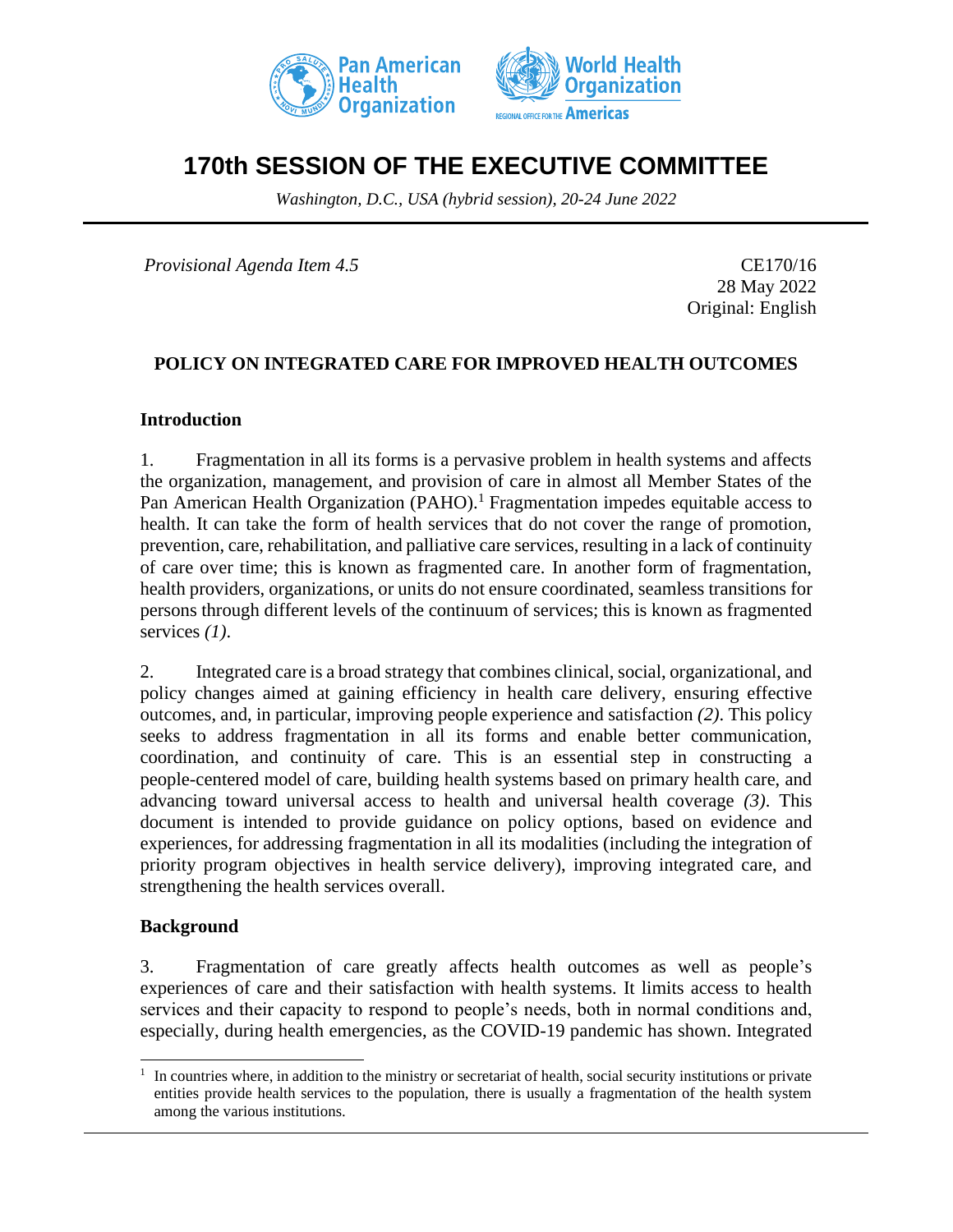care constitutes a strategy for improving care through better coordination of providers and services across the continuum of services, organized around the principle of person-centered care and taking account of the specific and differentiated needs of people.

4. A number of resolutions and strategies approved by PAHO Member States include definitions of and recommendations for integrated care. These instruments formally express Member States' commitments to reorient health systems so as to better respond to people's health needs, including the needs of populations living in conditions of vulnerability. They include, among others, Resolution CD59.R12, Strategy for Building Resilient Health Systems and Post-COVID-19 Pandemic Recovery to Sustain and Protect Public Health Gains *(4)*; Resolution CD55.R8, Resilient Health Systems *(5)*; Document CD53/5, Rev. 2, Strategy for Universal Access to Health and Universal Health Coverage *(3)*; Resolution CD49.R22, Integrated Health Services Delivery Networks Based on Primary Health Care *(6)*; Document CD57/12, Strategy and Plan of Action to Improve Quality of Care in Health Service Delivery 2020-2025 *(7)*; Resolution CSP29.R15, Strategy on Human Resources for Universal Access to Health and Universal Health Coverage *(8)*; and Resolution CD56.R5, Plan of Action on Human Resources for Universal Access to Health and Universal Health Coverage 2018-2023 *(9)*.

5. This policy on integrated care aligns with the Sustainable Health Agenda for the Americas 2018-2030 *(10)* and the PAHO Strategic Plan 2020-2025 *(11)*.

## **Situation Analysis**

6. In the Region of the Americas, the COVID-19 pandemic has put health systems to the test. It has challenged their capacity to integrate all levels of care and services in response to the pandemic while ensuring continuity of care for people who need other essential services, particularly people living with chronic conditions *(12, 13)*.

7. The pandemic has also tested the resilience of health systems in dealing with prolonged emergencies *(14)*. Over the past two years, countries with highly fragmented health services have fared poorly despite greater access to technology and higher levels of health investment than in the past. Provision of essential services, especially services for people with chronic conditions or requiring continuous care, has been significantly reduced and in many cases completely interrupted for many months, putting patients at greater risk. Immunization and other key prevention programs have also seen important reductions in coverage *(15-18)*. The widespread and increasing dissemination of health-related disinformation and misinformation via social media has also impaired the ability of health systems to provide effective, integrated services to people in vulnerable situations *(19).*

8. In the early phases of the pandemic crisis, response plans focused on hospital care, especially intensive care, and on technology-based measures. Prioritizing biomedical approaches, countries invested billions of dollars in upgrades to hospitals and intensive care units, including the creation of new critical care units of varying design and complexity *(20, 21)*. Since then, however, the pandemic has confirmed valuable but often ignored lessons from previous crisis events, namely that integrated approaches and early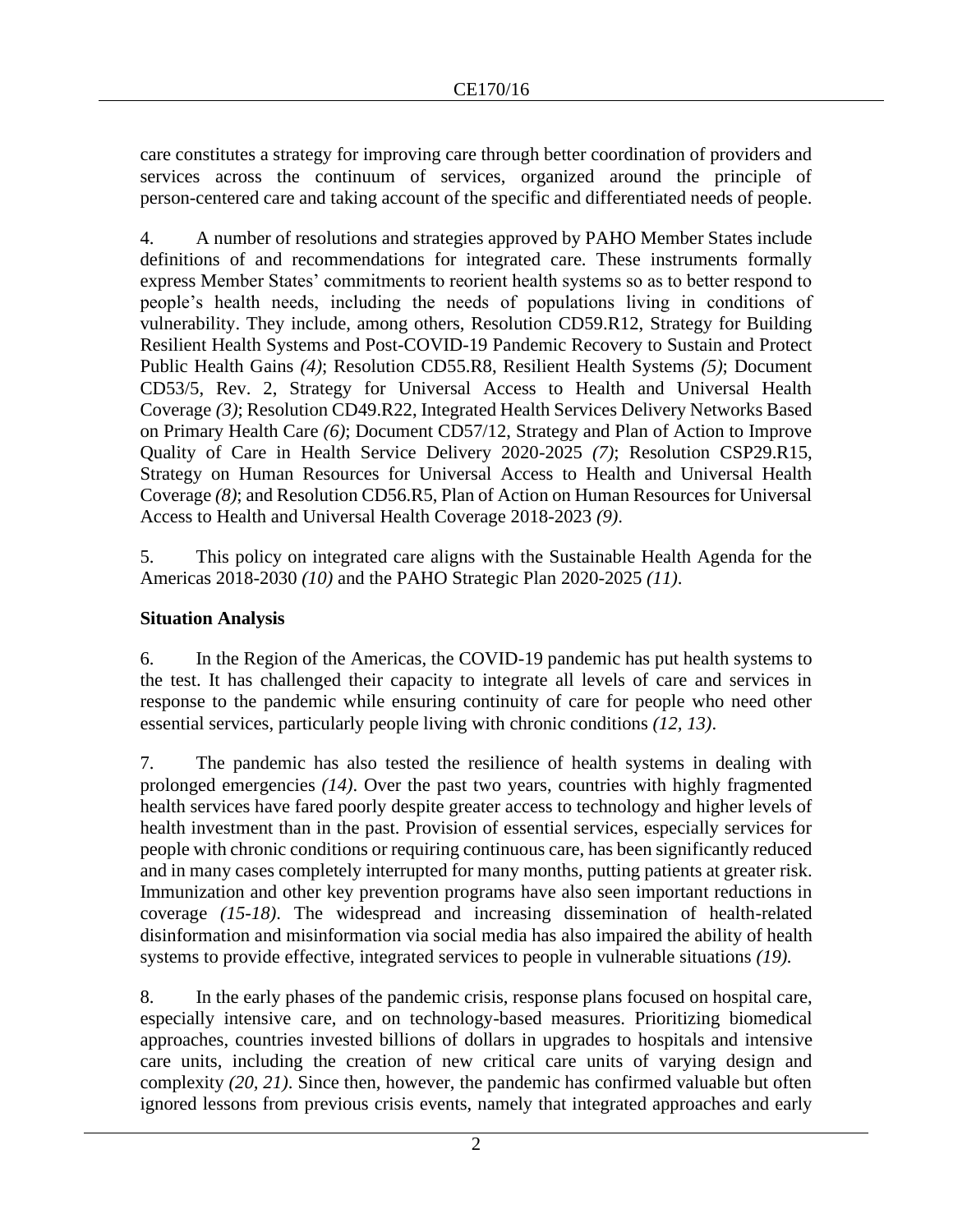interventions at the first level of care are more effective in controlling the spread of disease, and that control of epidemic outbreaks requires strong system-wide strategies and interventions based on primary health care *(22)*. The pandemic has shown the importance of coordination and integration in the provision of services and the management of patients at all levels of the health delivery continuum.

9. Most countries in the Region of the Americas have formally adopted PAHO's strategies for universal health and integrated health services delivery networks in policy documents, but implementation has fallen short. The current pandemic crisis has produced ample evidence of the weaknesses of health systems in the Region and the urgent need to move forward boldly to more integrated forms of health care and service delivery. Furthermore, system-wide interventions are proving to be more cost-effective in controlling the pandemic and in extending immunization coverage against COVID-19 when compared with hospital-focused and curative strategies *(3)*.

10. As noted above, fragmentation of care has negative impacts on the experiences of service users and on health outcomes *(23)*. Underlying systemic causes of fragmentation include institutional segmentation, disease-focused models of care with predominance of acute episodic and hospital-centered care, vertical programs that are not integrated, fragmented health financing practices, and fragile leadership of the national health authorities. The consequences include limitations in access, lost opportunities, poor continuity of care processes, and inability to fulfill people's differentiated needs and expectations. These limitations directly affect the capacity of health systems to respond to existing complex epidemiological profiles.

11. The Region of the Americas is experiencing major demographic and epidemiological changes. Populations are living longer than before, but with an increasing toll of chronic disease, multimorbidity, and disability. Noncommunicable diseases (notably cardiovascular diseases, cancer, diabetes, and chronic respiratory diseases) and mental health conditions now account for the greatest burden of disease, while persistent and reemerging infectious diseases also remain a public health problem. Existing inequities in health have been exacerbated by the COVID-19 pandemic *(17, 18)* and by other health emergencies and disasters *(24)*. This situation drives the need for health systems to adapt and evolve in order to meet the differentiated health needs of the population, especially people in vulnerable situations.

12. The growing number of people living with chronic conditions and their increased demand for health services is forcing health providers, both individuals and organizations, to radically change their approaches to the delivery of care. Current modalities of care for people with chronic conditions continue to be, in most cases, fragmented and disease-centered. Fragmented care, with lack of coordination among providers of different professional disciplines, can lead to patients missing needed services as well as to duplication, conflicting treatment regimens, and over- or under-prescribing. This situation begins with the training institutions that graduate physicians, nurses, and other health professionals from biomedically oriented programs. It continues with in-service training in health services based on curative and technology-intensive models, with an emphasis on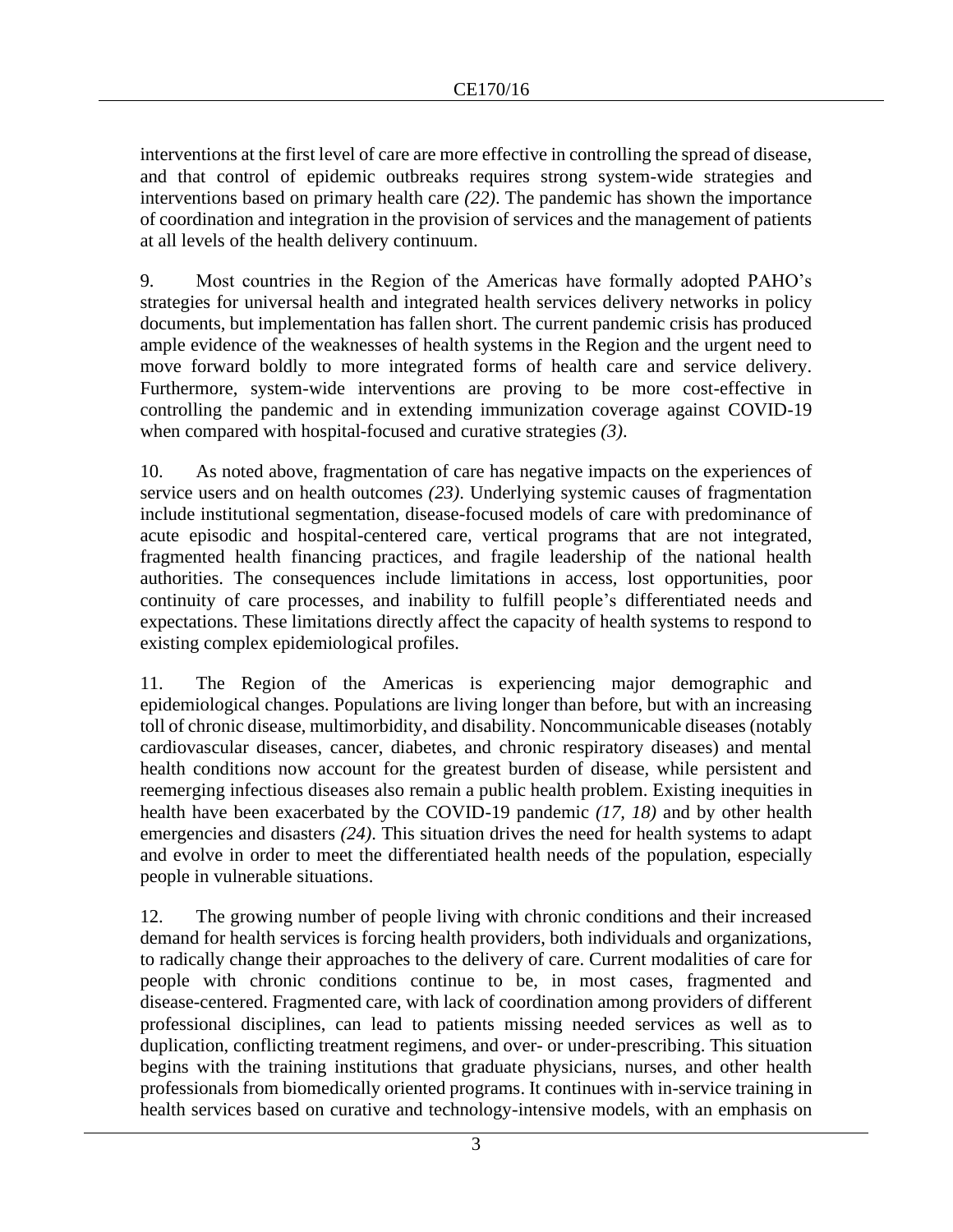subspecialties and on hospital care. There is growing evidence that this model of professional health education needs to change *(25-27)*.

13. Extensive evidence on the implementation of integrated care demonstrates that no one model fits all circumstances and that context is a key factor in determining which strategies and interventions will be successful *(28)*. The Regional Forum "Expanding Equitable Access to Health Services: Experiences and Key Interventions," organized by PAHO on July 13, 2015, reviewed experiences and advances in some countries toward people-centered, integrated health services. The Forum report presented several case studies describing approaches, key results, and lessons for the future. They include, among others, case studies on integrated health and social services centers in Quebec, Canada; chronic disease management in Alberta, Canada; integration of aging into the national Family Health Strategy in Brazil; development of comprehensive physical and mental health services in the Bahamas; integration of mental health in Intermountain Healthcare in the United States of America; Brazil's Family Health Strategy; promotion of integrated people-centered care through the creation of decentralized multidisciplinary teams in Peru, with integrated health service networks; and strengthening the first level of care with new technologies in Panama *(29)*.

14. In many countries of the Region, the lack of relevant legislation and regulation hinders the implementation, development, and sustainability of transformations toward integrated care. Often these transformations are launched without the appropriate legal framework in place, and thus they are easily abandoned or interrupted by changes in government or shifts in leadership. Sustainability in action requires policies and transformative processes that are built by consensus, anchored in policies, laws, and regulations, and closely aligned with development goals in order to promote successful implementation.

15. Strategies for integrated care are an essential step toward building resiliency in health systems and achieving universal health. They will also contribute to the achievement of the Sustainable Development Goals (SDGs), in particular SDG 3 (ensure health and well-being for all) and SDG 10 (reduce inequality). The lack of national strategic frameworks and proactive approaches to implementation of integrated care will continue to limit the transformation of health systems and their capacity to achieve the SDGs.

## **Proposal**

16. As Member States emerge from the COVID-19 pandemic, the main challenge will be to transform and strengthen health systems to improve the provision of care, ensuring better responses to people's differentiated needs and expectations and upgrading the quality of health services. This will help countries build resilience, improve health literacy, and prepare adequately for future contingencies.

17. This document aims to provide a general strategic framework and wide-ranging policy options to assist Member States in the implementation of integrated care. The term may have different meanings in different contexts, depending mostly on the objectives of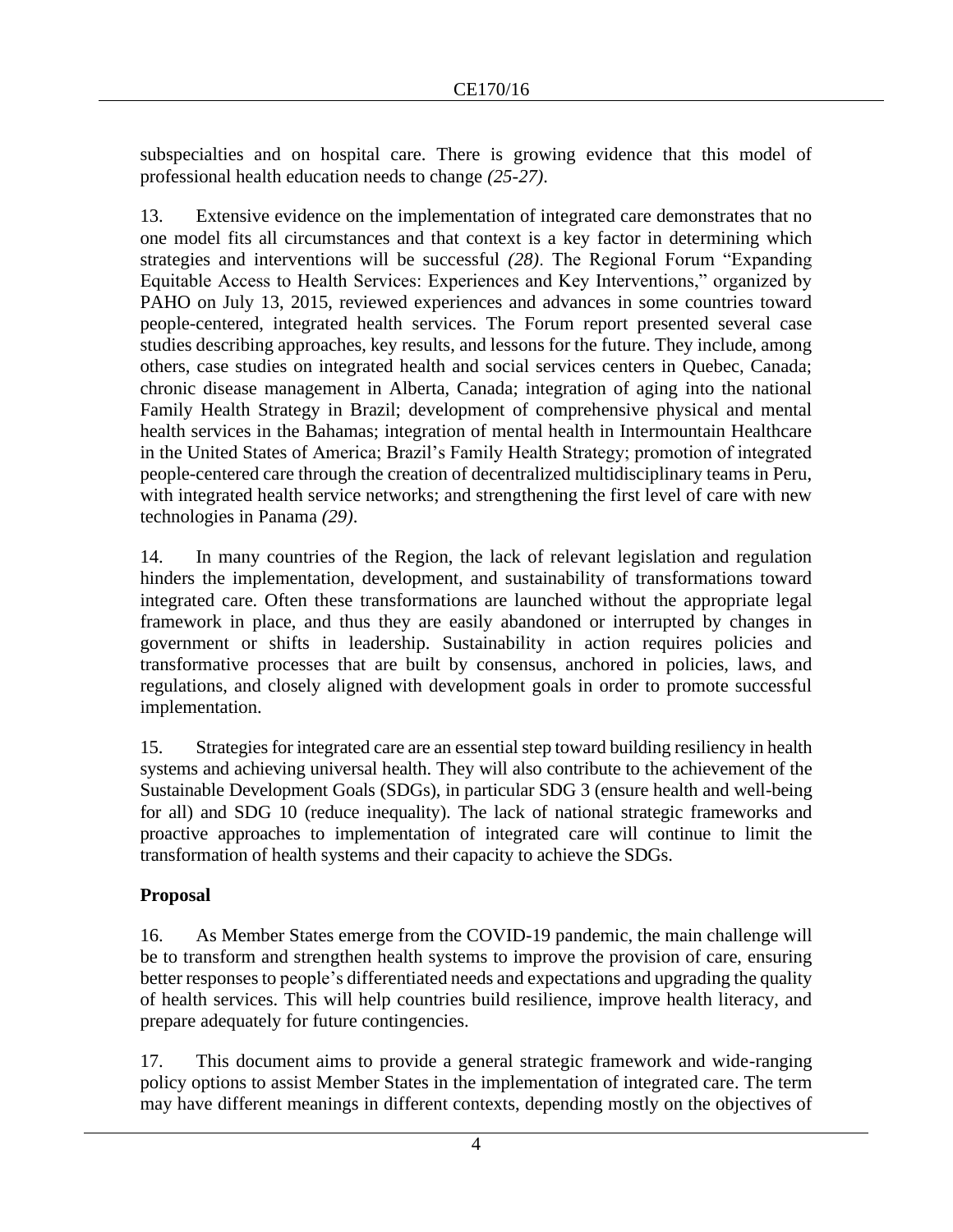policymakers *(30)*. Therefore, the proposed policy is not a one-size-fits-all framework but a guide for coherent decision making with respect to initiatives for the implementation of integrated care.

18. Member States have made significant progress over the past decade in their efforts to strengthen the capacity of health systems to tackle public health challenges, improve access to and coverage of health services, and increase the quality of care while ensuring equity. This document sets out policy options at all three levels of health systems (macro, meso, and micro) and encompassing interventions in all four health systems functions.<sup>2</sup>

19. In strengthening integrated care, national health authorities (NHA) are called on to promote policies and establish strong regulations based on a primary health care approach. They should advance transformations to people-centered health systems that provide culturally and linguistically appropriate, accessible services with quality, equitable, efficient, and effective health care through integrated health services. Universal access to health and universal health coverage should be an overarching objective. Legislation and regulation should allow for the adaptation of integrated care models for populations living in remote rural areas as well as for Indigenous and Afro-descendant populations, taking into account cultural specificities.

20. The policy promotes actions guided by four strategic lines: *a)* strengthen the capacity of the national health authorities to lead and manage system-wide transformations for integrated care; *b)* transform the organization and management of health services to improve people's experience, population health, and the quality, equity, efficiency, and effectiveness of health care delivery; *c)* move from theory to practical implementation; and *d)* empower and engage people and communities to improve their health, and enhance organizational learning.

## *Strategic Line of Action 1: Strengthen the capacity of the national health authorities to lead and manage system-wide transformations for integrated care*

21. Integrated care requires a solid regulatory base and stable policies at the macro, meso, and micro levels to ensure the sustainability of transformations and implementation of reforms that outlast government cycles. It requires building system-wide frameworks based on the values of universal health. The objective is to ensure the successful implementation of progressive transformations in health and social systems, considering the individual throughout their entire life course. This should be grounded in regulatory changes for the integration of all actors in the system; the performance of the essential public health functions; and the implementation of research for health, health financing mechanisms, human resources policies, and information systems to improve decision making. Above all, it requires setting clear strategic priorities with strong monitoring and evaluation frameworks, transparency, and accountability *(32).*

<sup>2</sup> According to the World Health Report 2000 *(31)*, the four health systems functions are governance and stewardship, financing, creating resources, and service delivery.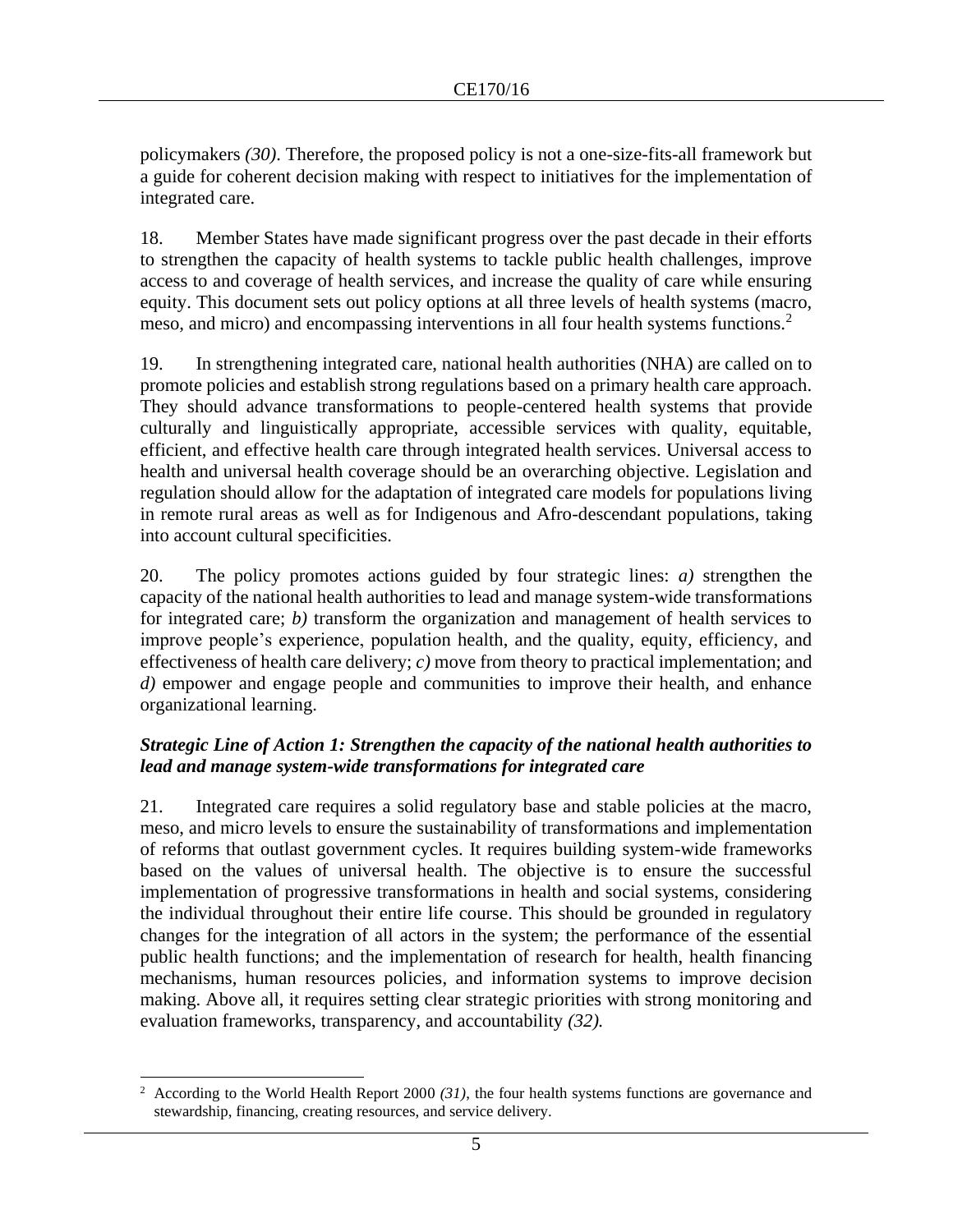22. This will require the NHA to promote and lead cross-sector collaboration and partnerships for the development of new laws and regulations to integrate the different institutional actors (in sectors such as education, social protection, law, etc.) with health professionals, hospitals, services, and levels of care, among others. The objective of such collaboration is to strengthen the commitment to change and avoid interruptions in ongoing reform processes before their expiration and without adequate evaluation.

23. Steps should be taken to establish new training programs with emphasis on integrated, comprehensive, quality care. These should center the provision of integrated care as part of health professions education in institutions of higher education as well as training for aspiring health managers. In addition, the NHA should promote and lead transformations of professional training programs to ensure core competencies for integrated care with a life course approach and changes in the regulatory frameworks for professional accreditation.

24. Emphasis should also be given to the development of competencies for managing change and leadership at all levels of the health system: training new leaders, creating and guiding coalitions, building capacity to collaborate, providing support for change, and designing change management plans, among others.

## *Strategic Line of Action 2: Transform the organization and management of health services to improve people's experience, population health, and the quality, equity, efficiency, and effectiveness of health care delivery*

25. At the meso level, the successful implementation of integrated care requires a transformation of the organization, management, and provision of health services. Strategies should focus on moving toward integrated networks for the provision of health services; establishing policies and legal frameworks designed for governance and the intersectoral coordination of actions; redefining network configurations; strengthening mechanisms and protocols for the integration of providers and care; ensuring the adequate allocation of resources and incentives; and supporting research, monitoring, and evaluation.

26. The policy objectives seek to improve the organization and management of service provision to respond to the differentiated needs and expectations of the population assigned to each integrated network, including by addressing the social determinants of health *(33).* This entails:

- a) Robust policies for the allocation of human resources for health within interprofessional teams and with capacities and competencies adjusted to network context and population needs, using gender, intercultural, and life course approaches.
- b) Policies centered on health situation analysis, strengthening management capacity through a strategic organizational approach centered on the care of individuals, families, and communities. This approach should bridge the divide between the first level of care and specialized services, and between health and social services.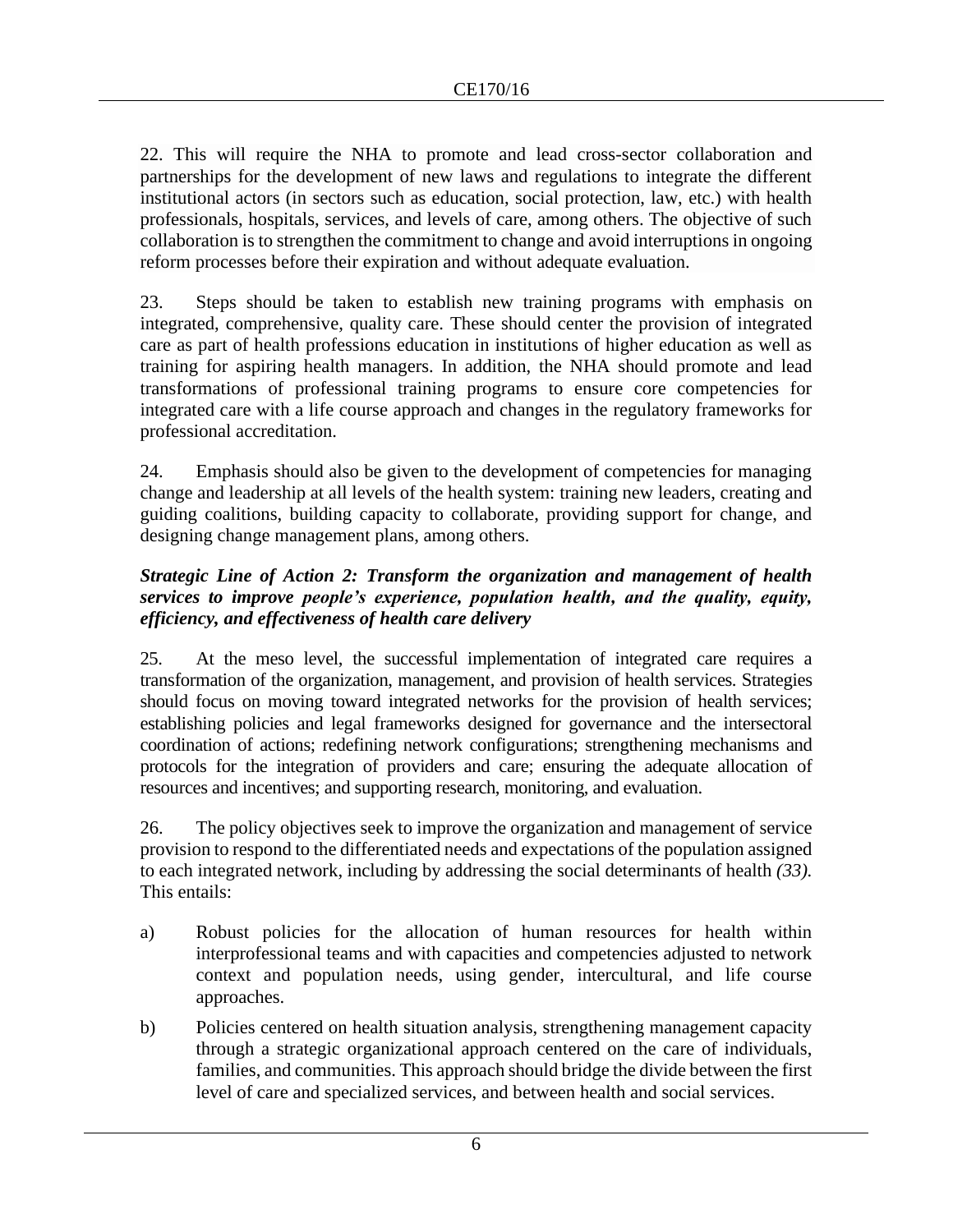- c) Investments in technology requirements for transforming the first level of care, including availability, regulation, and rational use of medicines and other health technologies. It is also crucial to invest in digital transformation<sup>3</sup> of the delivery of health services in order to follow individuals through the health care system, assess quality of care, share information across levels of care, and reduce loss to follow-up.
- d) Decisive new policies and strategies for financial allocation and provider payment mechanisms that encourage performance improvement, ensure quality and safety of care, and focus on network objectives.
- e) Intersectoral action to expand resolution capacity and enable the involvement of partners that can help identify possible obstacles in the development of programs, thus increasing the scope of action.

27. Delivery of integrated care depends on the proactive actions of interprofessional teams. Toward this end, steps should be taken to develop permanent training programs, with gender, intercultural, and life course approaches, for new capacities and competencies; reshape mechanisms and professional roles to provide integrated, collaborative care; reward/incentivize providers to deliver integrated care over disease-specific care *(34)*; and train caregivers, among other interventions.

28. Emphasis should be given to strengthening capacities at the first level of care to provide individual-, family-, and community-centered care that is inclusive and responsive across the life course, taking into consideration diverse cultural and gender issues. It is likewise important to improve the management of care for people with complex health needs. They include, among others, older, migrant, and LGBTQ+ populations as well as people who have chronic and mental health conditions, disabilities, or individual risk factors, or who experience gender-based violence.

#### *Strategic Line of Action 3: Move from theory to practical implementation*

29. Moving proactively from fragmented, acute, individualized care to peoplecentered, comprehensive, continuous, quality, and equitable care is one of the central goals of the universal health strategy. In most Member States there is clarity on what needs to be done; the challenge is to translate concepts and principles into actionable work programs at the national level *(35)*, with financial resources and regulatory frameworks that make them feasible.

<sup>&</sup>lt;sup>3</sup> Digital transformation in health includes telehealth, telemedicine, and teleradiology, as well as the implementation of electronic health records, among other digital solutions.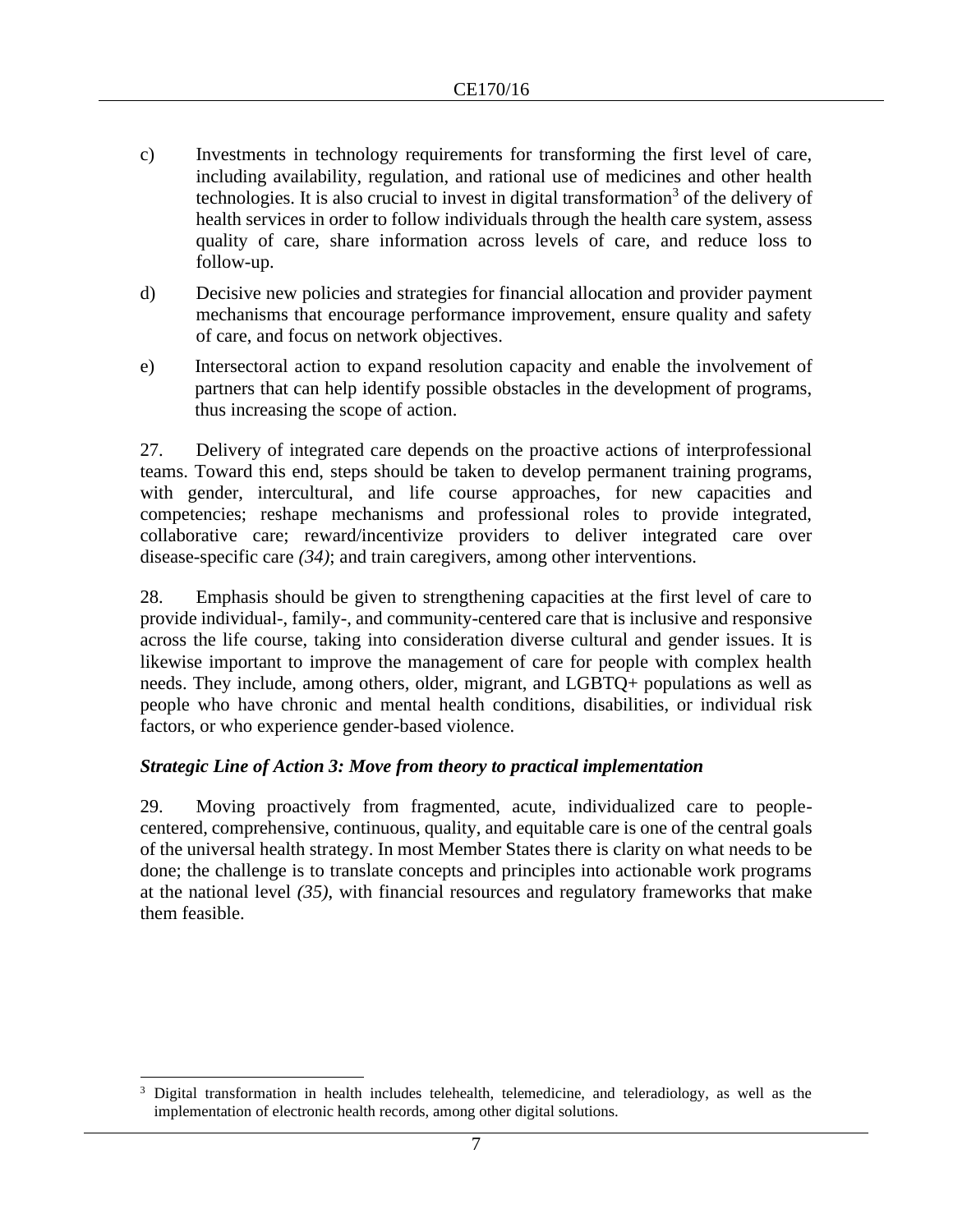- 30. Establishing integrated care throughout the health services continuum requires:
- a) The practical implementation of evidence-based policies aimed at ensuring the right to the highest attainable standard of health, promoting people's access to equitable health care and services, emphasizing health promotion, and empowering persons for self-care and active participation in making decisions about their own health, with due attention to diverse gender and ethnic considerations.
- b) Implementation of digital health strategies to integrate information between the different levels of management for decision making, including about the clinical and psychosocial care of individuals with multiple chronic conditions. These strategies should address the involvement of multiple providers and the impact of treatment recommendations that could have cumulative risk, including the need to control polypharmacy.
- c) Implementation of policies that promote functional and clinical integration and multidisciplinary collaboration among health care providers in the delivery of care to individuals, families, and communities, with policies clearly articulated to ensure wide stakeholder participation and acceptance.
- d) Visible and proactive implementation of policies and strategies tailored to differentiated needs, living conditions, and contexts of communities and populations, to improve people's experiences and ensure continuity, quality, and safety of care. This should include routine monitoring and public reporting on health performance indicators.

31. Without strong leadership focused on action to establish integrated care, deficiencies observed within health systems prior to the COVID-19 pandemic will not be addressed, and the lessons of the pandemic will not be learned. This will leave many health systems poorly prepared for future public health emergencies and the delivery of essential health services.

## *Strategic Line of Action 4: Empower and engage people and communities to improve their health, and enhance organizational learning*

32. This strategic line embraces interventions, with gender, intercultural, and life course approaches, to improve communication and facilitate participation of individuals and communities within a people-centered, primary health care-oriented model of care. This requires formal mechanisms for community participation and informed decision making; support for self-management; training of caregivers; and the adoption of effective social media strategies for health promotion, and of policies to ensure organizational learning in integrated health services.

33. "Empowerment" seeks to enable people to better understand the social determinants of health and their own health conditions (for example, through health education programs) and to take control of their health (for example, through health-related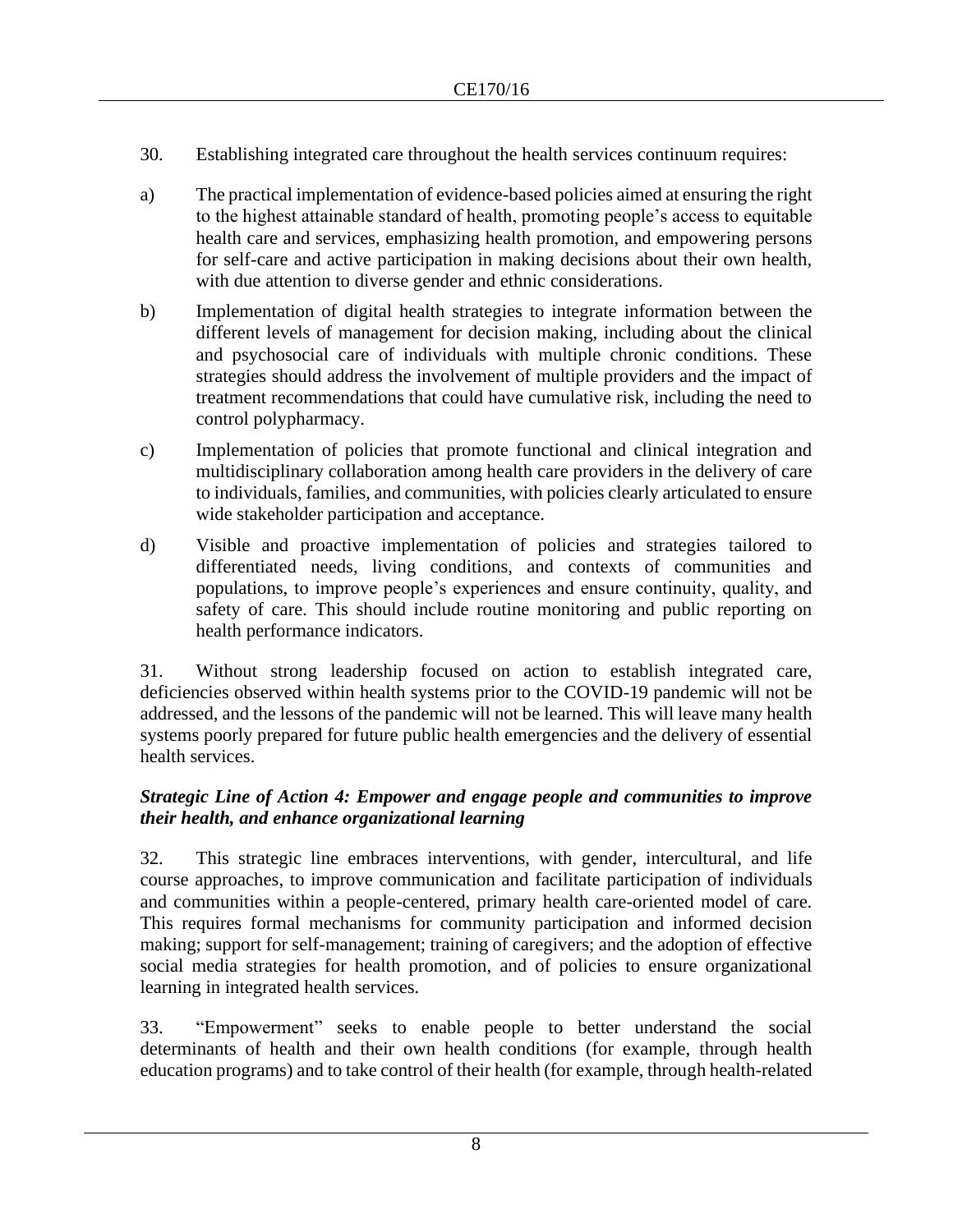behaviors). This requires developing strategies for strengthening health literacy and better countering health disinformation.

34. "Engagement" seeks to involve people (individuals, families, and caregivers) in the design, planning, and delivery of health services, in decision making about care and treatment options, and in the assessment of unpaid health care within the home, all with a multisectoral approach. The digital transformation of health services offers an opportunity to strengthen people's engagement in health, for example through the use of apps that support the management of their chronic conditions.

35. Change processes require organizations to learn from both their successes and their failures. Implementation of mechanisms for comprehensive monitoring and evaluation, communities of practice, and documentation of policy implementation must ensure constant analysis and evaluation of organizational actions and practices for continuous improvement and adoption of lessons learned. These processes will enhance sustainability of transformations and reform initiatives and avoid repetitions of mistakes or interventions that do not work.

## **Monitoring and Evaluation**

36. This policy will contribute to achievement of the objectives of the PAHO Strategic Plan 2020-2025 and the Sustainable Health Agenda for the Americas 2018-2030. The monitoring and evaluation of this policy will be aligned with the Organization's results-based management framework and with its performance monitoring and evaluation processes. Every five years, an evaluation will be conducted to identify strengths and weaknesses in the policy's overall execution and factors contributing to its successes and failures. A progress report with the results of the evaluation will be presented to the Governing Bodies.

#### **Financial Implications**

37. It is expected that Member States will prioritize the allocation of resources toward the implementation of this policy for a post pandemic recovery with a focus on integrated care. No additional financial resources are required by the Pan American Sanitary Bureau (PASB) for the implementation of this policy (see Annex B).

#### **Action by the Executive Committee**

38. The Executive Committee is invited to review the information presented in this document, provide any comments it deems pertinent, and consider approving the proposed resolution presented in Annex A.

Annexes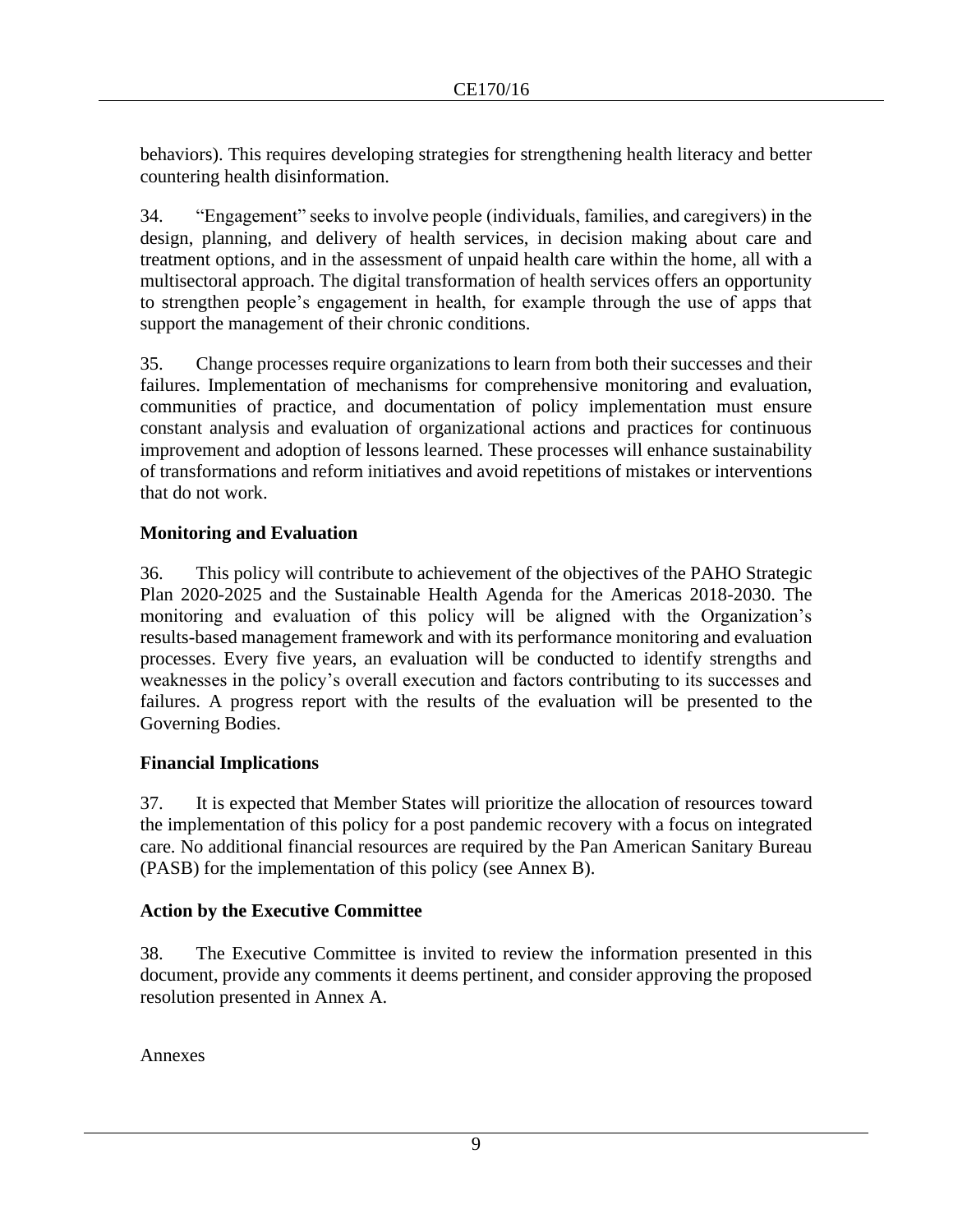## **References**

- 1. Pan American Health Organization. Integrated health service delivery networks: concepts, policy options and a road map for implementation in the Americas. Washington, DC: PAHO; 2011. Available from: <https://iris.paho.org/handle/10665.2/31216>.
- 2. Hughes G, Shaw SE, Greenhalgh T. Rethinking integrated care: a systematic hermeneutic review of the literature on integrated care strategies and concepts. Milbank Quarterly 2020;98(2):446-492. Available from: [https://www.milbank.org/quarterly/articles/rethinking-integrated-care-a-systematic](https://www.milbank.org/quarterly/articles/rethinking-integrated-care-a-systematic-hermeneutic-review-of-the-literature-on-integrated-care-strategies-and-concepts/)[hermeneutic-review-of-the-literature-on-integrated-care-strategies-and-concepts/.](https://www.milbank.org/quarterly/articles/rethinking-integrated-care-a-systematic-hermeneutic-review-of-the-literature-on-integrated-care-strategies-and-concepts/)
- 3. Pan American Health Organization. Strategy for universal access to health and universal health coverage. 53rd Directing Council of PAHO, 66th Session of the Regional Committee of WHO for the Americas; 2014 Sep 29-Oct 3; Washington, DC. Washington, DC: PAHO; 2014 (Document CD53/5, Rev. 2). Available from: <https://iris.paho.org/bitstream/handle/10665.2/28276/CD53-5-e.pdf>.
- 4. Pan American Health Organization. Strategy for building resilient health systems and post-COVID-19 pandemic recovery to sustain and protect public health gains. 59th Directing Council of PAHO, 73rd Session of the Regional Committee of WHO for the Americas; 2021 Sep 20-24; virtual session. Washington, DC: PAHO; 2021 (Resolution CD59.R12). Available from: [https://www.paho.org/en/documents/cd59r12-strategy-building-resilient-health](https://www.paho.org/en/documents/cd59r12-strategy-building-resilient-health-systems-and-post-covid19-pandemic-recovery)[systems-and-post-covid19-pandemic-recovery](https://www.paho.org/en/documents/cd59r12-strategy-building-resilient-health-systems-and-post-covid19-pandemic-recovery).
- 5. Pan American Health Organization. Resilient health systems. 55th Directing Council of PAHO, 68th Session of the Regional Committee of WHO for the Americas; 2016 Sep 26-30; Washington, DC. Washington, DC: PAHO; 2016 (Resolution CD55.R8). Available from: <https://www.paho.org/hq/dmdocuments/2016/CD55-R8-e.pdf>.
- 6. Pan American Health Organization. Integrated health services delivery networks based on primary health care. 49th Directing Council of PAHO, 61st Session of the Regional Committee of WHO for the Americas; 2009 Sep 28-Oct 2; Washington, DC. Washington, DC: PAHO; 2009 (Resolution CD49.R22). Available from: https://www.paho.org/en/documents/cd49r22-integrated-health-services-deliverynetworks-based-primary-health-care.
- 7. Pan American Health Organization. strategy and plan of action to improve quality of care in health service delivery 2020-2025. 57th Directing Council of PAHO, 71st Session of the Regional Committee of WHO for the Americas; 2019 Sept 30-Oct 4; Washington, DC. Washington, DC: PAHO; 2019 (Resolution CD57.R13). Available from: [https://www3.paho.org/hq/index.php?option=com\\_docman&view=download&alias=](https://www3.paho.org/hq/index.php?option=com_docman&view=download&alias=50641-cd57-r13-e-strategic-poa-quality-care&category_slug=cd57-en&Itemid=270&lang=en) [50641-cd57-r13-e-strategic-poa-quality-care&category\\_slug=cd57](https://www3.paho.org/hq/index.php?option=com_docman&view=download&alias=50641-cd57-r13-e-strategic-poa-quality-care&category_slug=cd57-en&Itemid=270&lang=en) [en&Itemid=270&lang=en](https://www3.paho.org/hq/index.php?option=com_docman&view=download&alias=50641-cd57-r13-e-strategic-poa-quality-care&category_slug=cd57-en&Itemid=270&lang=en).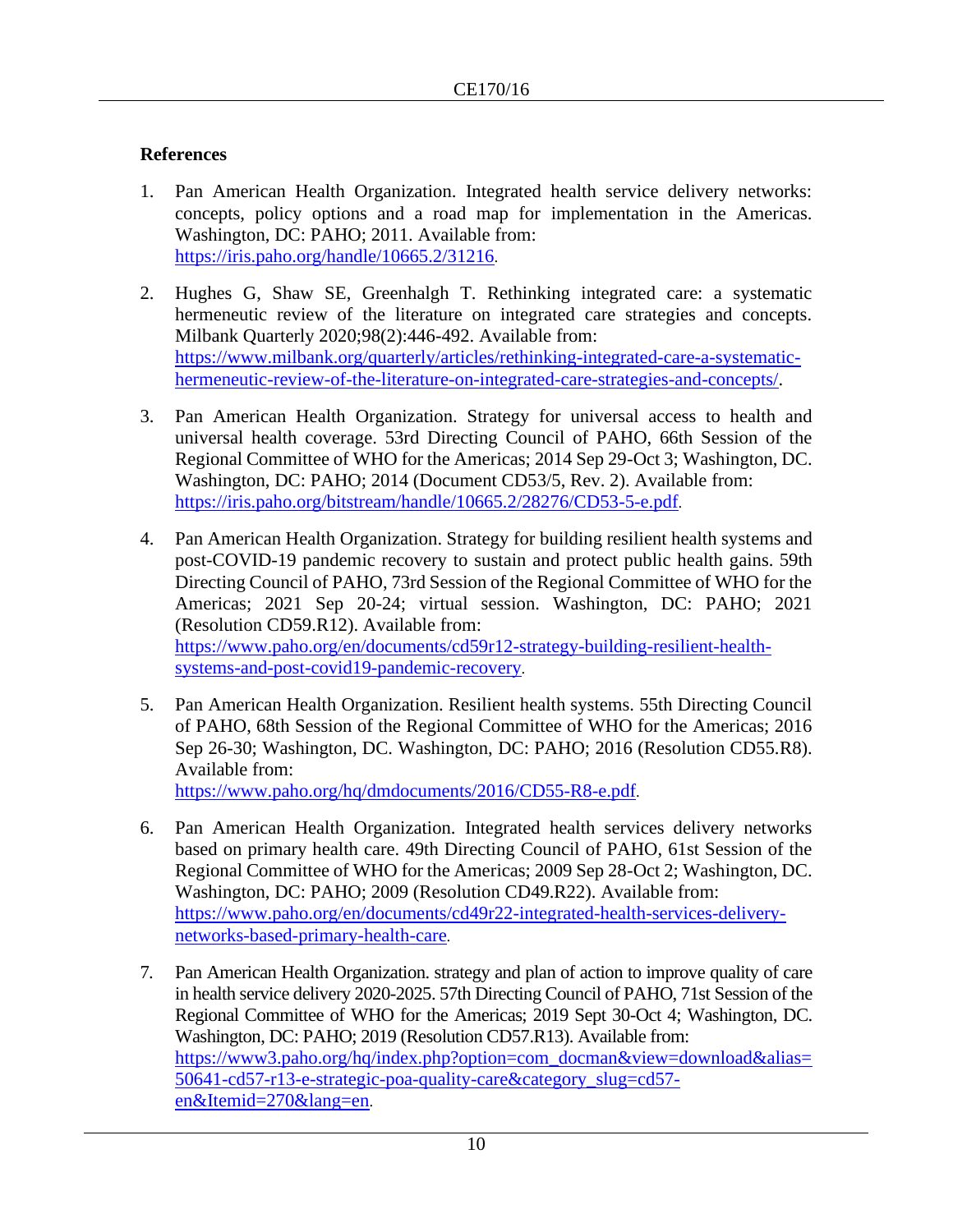- 8. Pan American Health Organization. Strategy on human resources for universal access to health and universal health coverage. 29th Pan American Sanitary Conference, 69th Session of the Regional Committee of WHO for the Americas; 2017 Sep 25-29; Washington, DC. Washington, DC: PAHO; 2017 (Resolution CSP29.R15). Available from: [https://iris.paho.org/bitstream/handle/10665.2/34413/CSP29.R15-e.pdf.](https://iris.paho.org/bitstream/handle/10665.2/34413/CSP29.R15-e.pdf)
- 9. Pan American Health Organization. Plan of action on human resources for universal access to health and universal health coverage 2018-2023. 56th Directing Council of PAHO, 70th Session of the Regional Committee of WHO for the Americas; 2018 Sep 23-27; Washington, DC. Washington, DC: PAHO; 2018 (Resolution CD56.R5). Available from: [https://www3.paho.org/hq/index.php?option=com\\_docman&view=download&alias=](https://www3.paho.org/hq/index.php?option=com_docman&view=download&alias=46573-cd56-r5-e-poa-hr&category_slug=56-directing-council-english-9964&Itemid=270&lang=en) [46573-cd56-r5-e-poa-hr&category\\_slug=56-directing-council-english-](https://www3.paho.org/hq/index.php?option=com_docman&view=download&alias=46573-cd56-r5-e-poa-hr&category_slug=56-directing-council-english-9964&Itemid=270&lang=en)[9964&Itemid=270&lang=en](https://www3.paho.org/hq/index.php?option=com_docman&view=download&alias=46573-cd56-r5-e-poa-hr&category_slug=56-directing-council-english-9964&Itemid=270&lang=en).
- 10. Pan American Health Organization. Sustainable Health Agenda for the Americas 2018-2030. 29th Pan American Sanitary Conference, 69th Session of the Regional Committee of WHO for the Americas; 2017 Sep 25-29; Washington, DC. Washington, DC: PAHO; 2017 (Resolution CSP29.R2). Available from: <https://iris.paho.org/handle/10665.2/49170>.
- 11. Pan American Health Organization. Strategic Plan of the Pan American Health Organization 2020-2025. 57th Directing Council of PAHO, 71st Session of the Regional Committee of WHO for the Americas; 2019 Sep 30-Oct 4; Washington, DC. Washington, DC: PAHO; 2019 (Official Document 359). Available from: <https://iris.paho.org/handle/10665.2/51599?locale-attribute=es>.
- 12. Pan American Health Organization. Pan American Health Organization response to COVID-19 in the Americas: 17 January to 31 May 2020. Washington, DC: PAHO; 2020. Available from: [https://www.paho.org/en/documents/pan-american-health-organization-response](https://www.paho.org/en/documents/pan-american-health-organization-response-covid-19-americas-17-january-31-may-2020f)[covid-19-americas-17-january-31-may-2020f](https://www.paho.org/en/documents/pan-american-health-organization-response-covid-19-americas-17-january-31-may-2020f).
- 13. Institute for Clinical Effectiveness and Health Policy. COVID-19 health system preparedness and response in Latin America and the Caribbean. Buenos Aires: IECS; 2020. Available from: [https://www.iecs.org.ar/en/portfolio/covid-19-health-system-preparedness-and](https://www.iecs.org.ar/en/portfolio/covid-19-health-system-preparedness-and-response-in-latin-america/)[response-in-latin-america/](https://www.iecs.org.ar/en/portfolio/covid-19-health-system-preparedness-and-response-in-latin-america/).
- 14. Bryce C, Ring P, Ashby S, Wardman JK. Resilience in the face of uncertainty: early lessons from the COVID-19 pandemic. Journal of Risk Research 2020;23(7-8):880887. Available from: <https://www.tandfonline.com/doi/full/10.1080/13669877.2020.1756379>.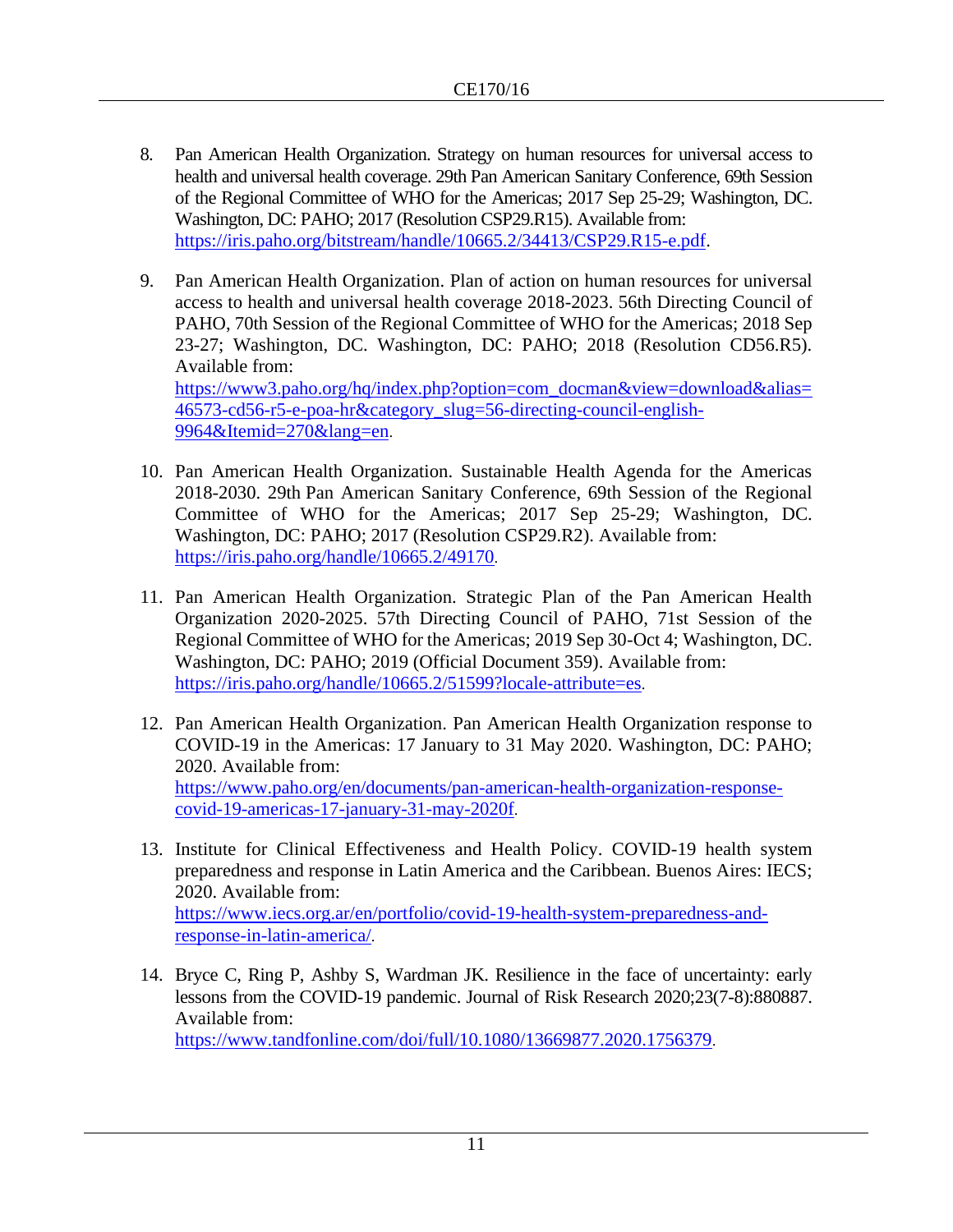- 15. Chiriboga D, Garay J, Buss P, Sáenz Madrigal R, Rispel LC. Health inequity during the COVID-19 pandemic: a cry for ethical global leadership. Lancet 2020;395(10238): 1690-1691. Available from: [https://doi.org/10.1016/S0140-6736\(20\)31145-4](https://doi.org/10.1016/S0140-6736(20)31145-4).
- 16. [Coates](https://www.ncbi.nlm.nih.gov/pubmed/?term=Coates%20A%5BAuthor%5D&cauthor=true&cauthor_uid=34484312) A, [Castro](https://www.ncbi.nlm.nih.gov/pubmed/?term=Castro%20A%5BAuthor%5D&cauthor=true&cauthor_uid=34484312) A, [Marmot](https://www.ncbi.nlm.nih.gov/pubmed/?term=Marmot%20M%5BAuthor%5D&cauthor=true&cauthor_uid=34484312) M, [Mújica](https://www.ncbi.nlm.nih.gov/pubmed/?term=M%26%23x000fa%3Bjica%20OJ%5BAuthor%5D&cauthor=true&cauthor_uid=34484312) OJ, [Eijkemans](https://www.ncbi.nlm.nih.gov/pubmed/?term=Eijkemans%20G%5BAuthor%5D&cauthor=true&cauthor_uid=34484312) G, [Victora](https://www.ncbi.nlm.nih.gov/pubmed/?term=Victora%20CG%5BAuthor%5D&cauthor=true&cauthor_uid=34484312) CG. Sociedades justas: una nueva visión de la equidad en la salud en la Región de las Américas después de la COVID-19. [Rev Panam Salud Publica](https://www.ncbi.nlm.nih.gov/pmc/articles/PMC8407600/) 2021;45:e99. Available from: <https://pubmed.ncbi.nlm.nih.gov/34484312/>.
- 17. Pan American Health Organization. Gendered health analysis: COVID-19 in the Americas. Washington, DC: PAHO; 2021. Available from: [https://iris.paho.org/bitstream/handle/10665.2/55432/PAHOEGCCOVID-](https://iris.paho.org/bitstream/handle/10665.2/55432/PAHOEGCCOVID-19210006_eng.pdf)[19210006\\_eng.pdf](https://iris.paho.org/bitstream/handle/10665.2/55432/PAHOEGCCOVID-19210006_eng.pdf).
- 18. Pan American Health Organization. Round two of the National Survey on the Continuity of Essential Health Services During the COVID-19 Pandemic: February-March 2021. Washington, DC: PAHO; 2021. Available from: [https://iris.paho.org/bitstream/handle/10665.2/55060/PAHOHSSHSCOVID-](https://iris.paho.org/bitstream/handle/10665.2/55060/PAHOHSSHSCOVID-19210012_eng.pdf)[19210012\\_eng.pdf](https://iris.paho.org/bitstream/handle/10665.2/55060/PAHOHSSHSCOVID-19210012_eng.pdf).
- 19. Pan American Health Organization. Understanding the infodemic and misinformation in the fight against COVID-19. Digital transformation toolkit. Washington, DC: PAHO; 2020 (PAHO/IMS/EIH/COVID-19/20-0006). Available from: [https://iris.paho.org/handle/10665.2/52052.](https://iris.paho.org/handle/10665.2/52052)
- 20. [Schwartz](https://www.kff.org/person/karyn-schwartz/) K, [Neuman](https://www.kff.org/person/tricia-neuman/) T. A look at the \$100 billion for hospitals in the CARES Act. Kaiser Family Foundation (KFF) Policy Watch; 2020 Mar 31. Available from: [https://www.kff.org/policy-watch/a-look-at-the-100-billion-for-hospitals-in-the](https://www.kff.org/policy-watch/a-look-at-the-100-billion-for-hospitals-in-the-cares-act/)[cares-act/](https://www.kff.org/policy-watch/a-look-at-the-100-billion-for-hospitals-in-the-cares-act/).
- 21. Chickering P. The investment needed in our healthcare systems. Konzept 13. Deutsche Bank Research. Available from: [https://www.dbresearch.com/PROD/RPS\\_EN-](https://www.dbresearch.com/PROD/RPS_EN-PROD/PROD0000000000507961/The_investment_needed_in_our_healthcare_systems.pdf)[PROD/PROD0000000000507961/The\\_investment\\_needed\\_in\\_our\\_healthcare\\_syste](https://www.dbresearch.com/PROD/RPS_EN-PROD/PROD0000000000507961/The_investment_needed_in_our_healthcare_systems.pdf) [ms.pdf](https://www.dbresearch.com/PROD/RPS_EN-PROD/PROD0000000000507961/The_investment_needed_in_our_healthcare_systems.pdf).
- 22. Qijia Chua A, Al Knawy B, Grant B, et al. How lessons of previous epidemics helped successful countries fight covid-19. BMJ 2021;372:n486. Available from: <https://www.bmj.com/content/bmj/372/bmj.n486.full.pdf>.
- 23. Frandsen BR, Joynt KE, Rebitzer JB, Jha AK. Care fragmentation, quality, and costs among chronically ill patients. American Journal of Managed Care 2015;21(5). Available from: [https://cdn.sanity.io/files/0vv8moc6/ajmc/b9f19758965ec83b2b134baf4de9872e29b](https://cdn.sanity.io/files/0vv8moc6/ajmc/b9f19758965ec83b2b134baf4de9872e29be97dd.pdf/AJMC_5_15_Frandsen_has_eApx_355to362.pdf) [e97dd.pdf/AJMC\\_5\\_15\\_Frandsen\\_has\\_eApx\\_355to362.pdf](https://cdn.sanity.io/files/0vv8moc6/ajmc/b9f19758965ec83b2b134baf4de9872e29be97dd.pdf/AJMC_5_15_Frandsen_has_eApx_355to362.pdf).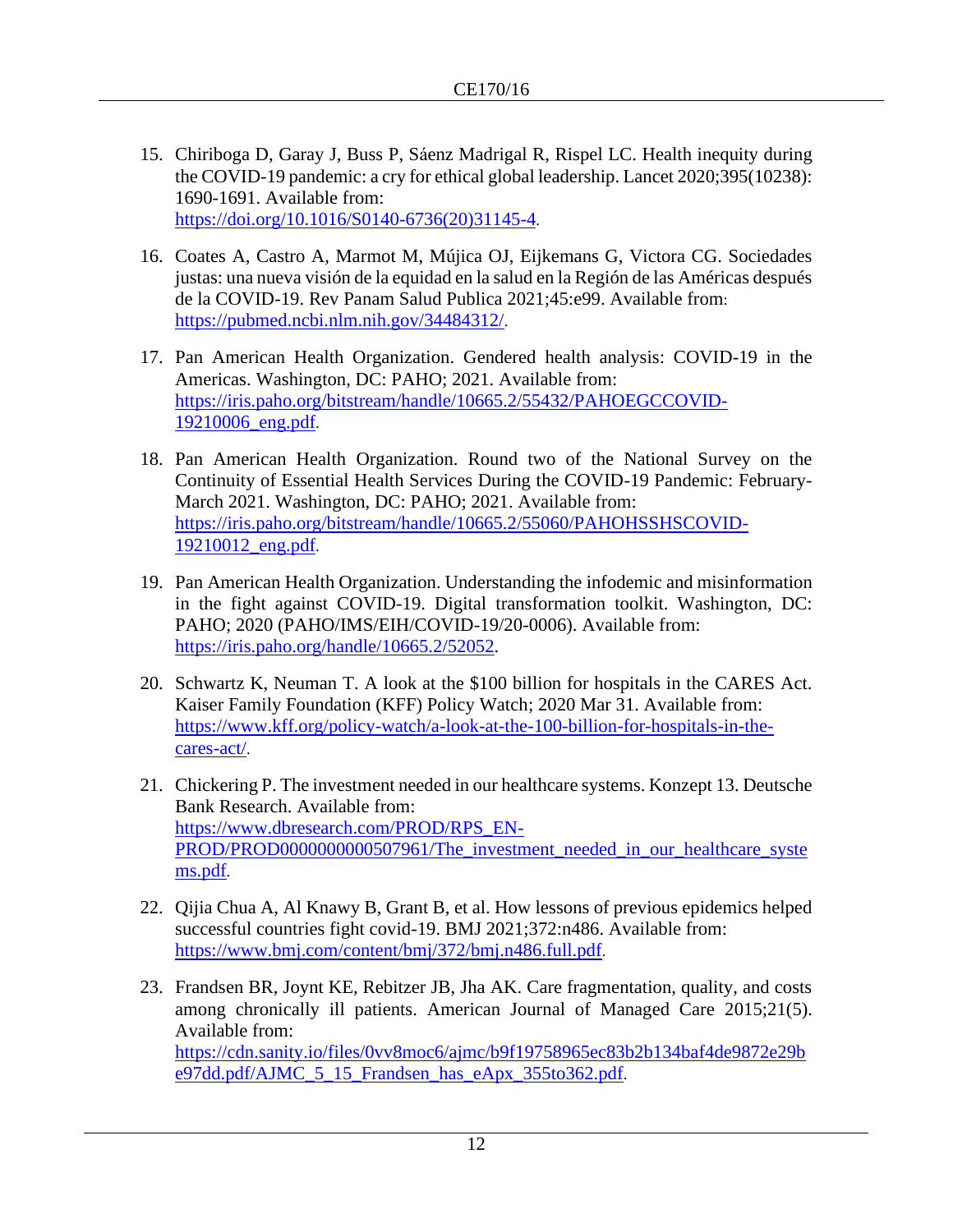- 24. Centre for Research on the Epidemiology of Disasters. The International Disaster Database (EM-DAT) [Internet]. Brussels: School of Public Health, Université Catholique de Louvain [cited 2022 Feb 22]. Available from: [www.emdat.be](http://www.emdat.be/).
- 25. Frenk J, Chen L, Bhutta ZA, et al. Health professionals for a new century: transforming education to strengthen health systems in an interdependent world. Lancet 2010;376(9756):1923-1958. Available from: <https://pubmed.ncbi.nlm.nih.gov/21112623/>.
- 26. Thibault GE. The future of health professions education: emerging trends in the United States. FASEB BioAdvances 2020;2(12):685-694. Available from: <https://doi.org/10.1096/fba.2020-00061>.
- 27. Starr SR, Agrwal N, Bryan M, et al. Science of health care delivery: an innovation in undergraduate medical education to meet society's needs. Mayo Clinic Proceedings 2017;1(2):117-129. Available from: [http://dx.doi.org/10.1016/j.mayocpiqo.2017.07.001.](http://dx.doi.org/10.1016/j.mayocpiqo.2017.07.001)
- 28. Valentijn PP, Schepman SM, Opheij W, Bruijnzeels MA. Understanding integrated care: a comprehensive conceptual framework based on the integrative functions of primary care. International Journal of Integrated Care 2013 Jan-Mar;13:e010. Available from:<https://www.ncbi.nlm.nih.gov/pmc/articles/PMC3653278/>.
- 29. Pan American Health Organization. Expanding equitable access to health services: recommendations for transforming health systems toward universal health. Washington, DC: PAHO; 2022. Available from: <https://iris.paho.org/handle/10665.2/55659>.
- 30. Oliver-Baxter J, Brown L, Bywood, P. Integrated care: what policies support and influence integration in health care in Australia? Adelaide: Primary Health Care Research & Information Service; 2013. Available from: [https://www.researchgate.net/publication/257656673\\_Integrated\\_care\\_What\\_policie](https://www.researchgate.net/publication/257656673_Integrated_care_What_policies_support_and_influence_integration_in_health_care_in_Australia) [s\\_support\\_and\\_influence\\_integration\\_in\\_health\\_care\\_in\\_Australia.](https://www.researchgate.net/publication/257656673_Integrated_care_What_policies_support_and_influence_integration_in_health_care_in_Australia)
- 31. World Health Organization. World Health Report 2000: Health systems: improving performance. Geneva: WHO; 2000.
- 32. Social Care Institute for Excellence and Local Government Association. Achieving integrated care: 15 best practice actions. 2019 Nov. Available from: <https://www.scie.org.uk/integrated-care/delivering/15-best-practice-actions>.
- 33. Borgermans L, Devroey D. A policy guide on integrated care (PGIC): lessons learned from EU Project INTEGRATE and Beyond. International Journal of Integrated Care 2017;17(4)8:1-12. Available from: [https://www.researchgate.net/publication/320023039\\_A\\_Policy\\_guide\\_on\\_integrate](https://www.researchgate.net/publication/320023039_A_Policy_guide_on_integrated_care_PGIC_lessons_learned_from_EU_project_INTEGRATE_and_beyond) [d\\_care\\_PGIC\\_lessons\\_learned\\_from\\_EU\\_project\\_INTEGRATE\\_and\\_beyond](https://www.researchgate.net/publication/320023039_A_Policy_guide_on_integrated_care_PGIC_lessons_learned_from_EU_project_INTEGRATE_and_beyond).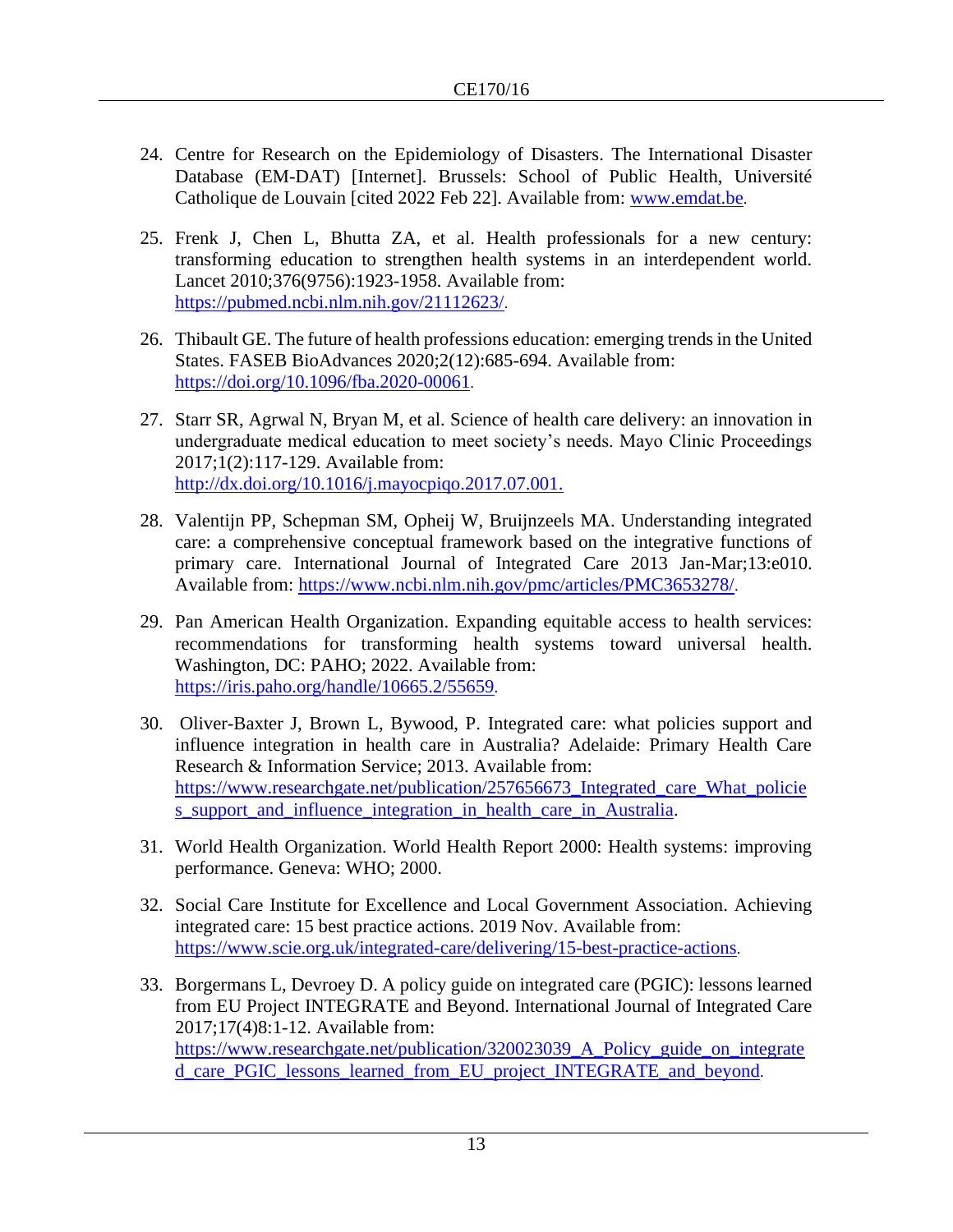- 34. Miller R. Delivering integrated care: the role of the multidisciplinary team. Social Care Institute for Excellence-SCIE Highlights No. 4. 2018 July. Available from: <https://www.scie.org.uk/integrated-care/workforce/role-multidisciplinary-team>.
- 35. Nicholson C, Hepworth J, Burridge L, et al. Translating the elements of health governance for integrated care from theory to practice: a case study approach. International Journal of Integrated Care 2018;18(1):11,1-13. Available from: <https://www.ijic.org/articles/10.5334/ijic.3106/>.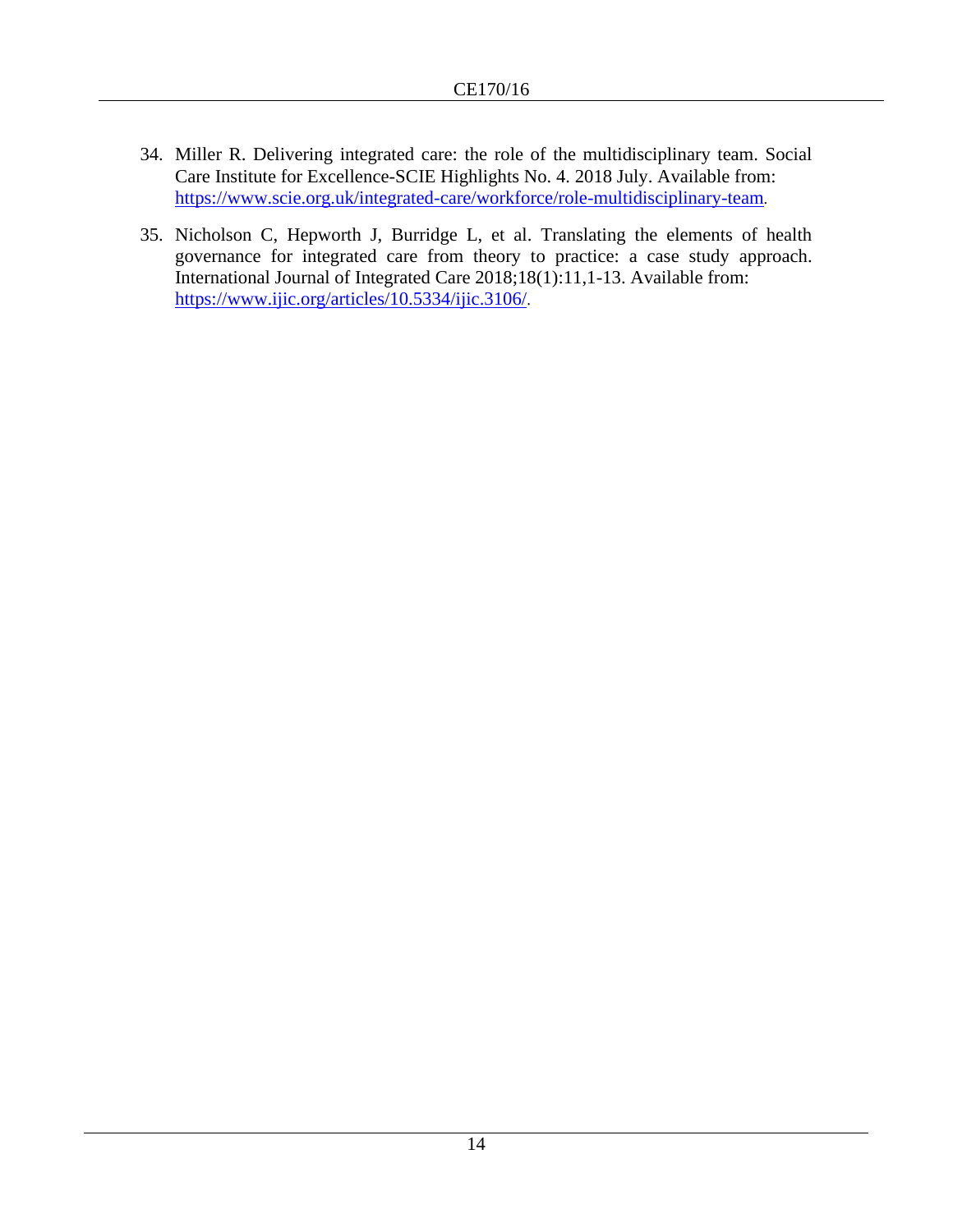



# **170th SESSION OF THE EXECUTIVE COMMITTEE**

*Washington, D.C., USA (hybrid session), 20-24 June 2022*

CE170/16 Annex A Original: English

## *PROPOSED RESOLUTION*

## **POLICY ON INTEGRATED CARE FOR IMPROVED HEALTH OUTCOMES**

## *THE 170th SESSION OF THE EXECUTIVE COMMITTEE***,**

(PP) Having reviewed the proposed *Policy on Integrated Care for Improved Health Outcomes* (Document CE170/16),

## *RESOLVES:*

(OP) To recommend that the 30th Pan American Sanitary Conference adopt a resolution along the following lines:

#### **POLICY ON INTEGRATED CARE FOR IMPROVED HEALTH OUTCOMES**

#### *THE 30th PAN AMERICAN SANITARY CONFERENCE***,**

(PP1) Having reviewed the *Policy on Integrated Care for Improved Health Outcomes* (Document CSP30/\_\_);

(PP2) Recognizing that inequities in health persist and have been exacerbated by the COVID-19 pandemic, and that reducing inequities has become increasingly challenging in light of major demographic and epidemiological changes experienced in the Region, where noncommunicable diseases (notably cardiovascular diseases, cancer, diabetes, and chronic respiratory diseases) and mental health conditions now account for the greatest burden of disease;

(PP3) Considering that fragmentation in all its forms is a pervasive problem in health systems and affects the organization, management, and provision of care in almost all Member States of the Pan American Health Organization (PAHO), and that fragmentation of care greatly affects equitable access, health outcomes, and people's experiences of care and satisfaction with health systems;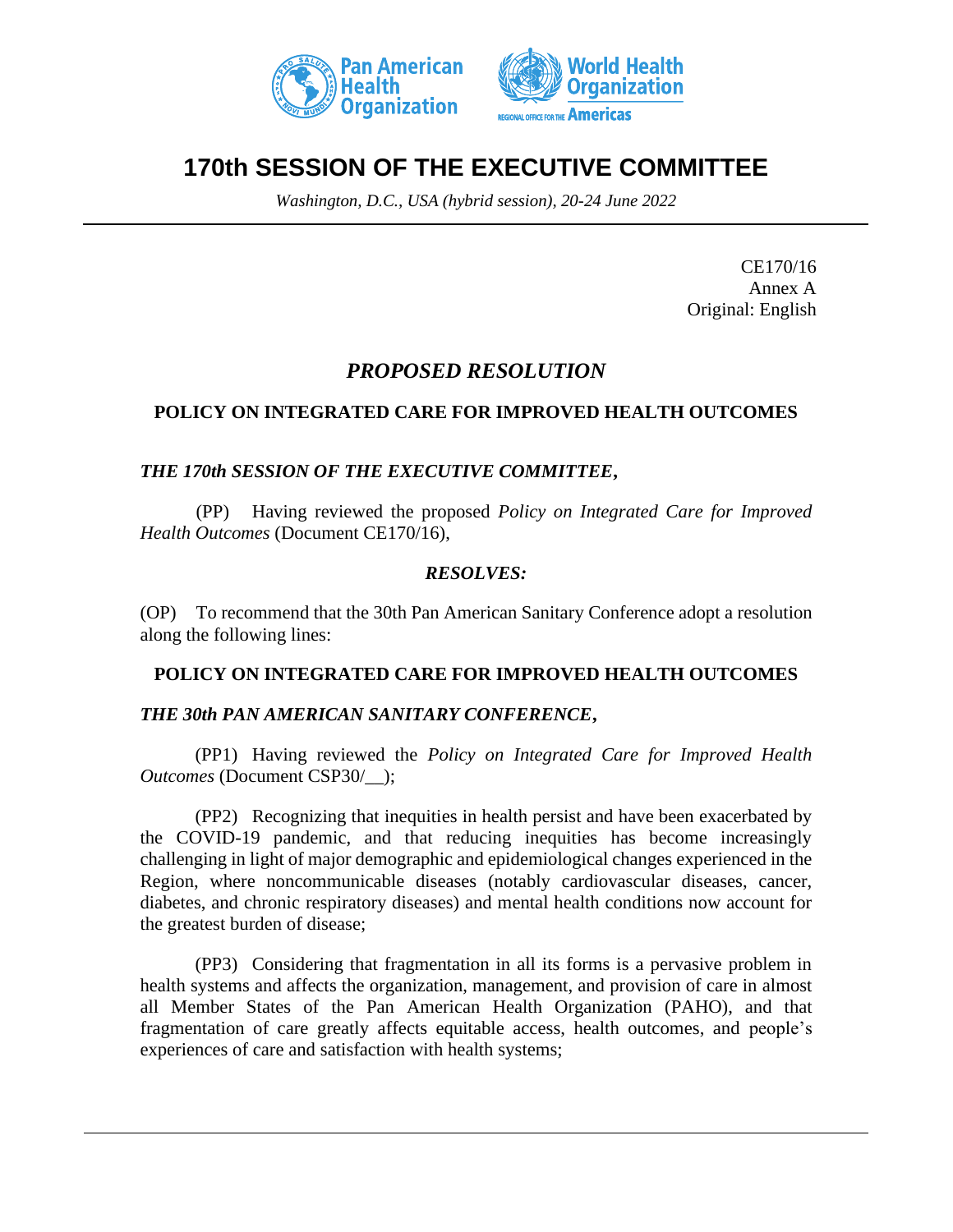(PP4) Affirming that, in response to these challenges, the Region urgently needs to radically change current approaches to the delivery of care by designing and implementing strategies for integrated care that are clearly linked to building resiliency in health systems and achieving universal health,

## *RESOLVES:*

(OP)1. To approve the *Policy on Integrated Care for Improved Health Outcomes*  (Document CSP30/\_\_).

(OP)2. To urge all Member States, considering their contexts, needs, vulnerabilities, and priorities, to:

- a) promote implementation of the policy options set forth in the *Policy on Integrated Care for Improved Health Outcomes*;
- b) strengthen the capacity of national health authorities to lead and manage system-wide transformations for integrated care, with priority to intersectoral collaboration and partnerships to foster change, implementation of regulatory frameworks, and development of competencies for managing change and leadership (training new leaders, creating and guiding coalitions, building capacity to collaborate, providing support for change, and designing change management plans, among others);
- c) improve and strengthen the organization and management of service provision to advance toward integrated health services delivery networks, establishing the policies and legal frameworks designed for governance, network configurations, provider and care integration mechanisms and protocols, appropriate resources allocation and incentives, and research, monitoring and evaluation;
- d) strengthen capacities at the first level of care to provide people-centered, inclusive, and responsive care across the life course, taking into consideration cultural and gender issues and improving the management of care for people with complex health needs;
- e) establish integrated care throughout the health services continuum through the implementation of policies aimed at empowering people for self-care and active participation in making decisions about their own health, with due attention to gender and ethnic considerations, as well as policies to promote clinical integration and multidisciplinary collaboration among health care providers, including the implementation of clinical guidelines that address the care of individuals with multiple chronic conditions;
- f) build capacities and enabling environments for empowering and engaging people and communities to improve their health through modalities such as health education programs, counseling to promote health-related behaviors, support for informed decision making about care and treatment options, and promotion of self-management;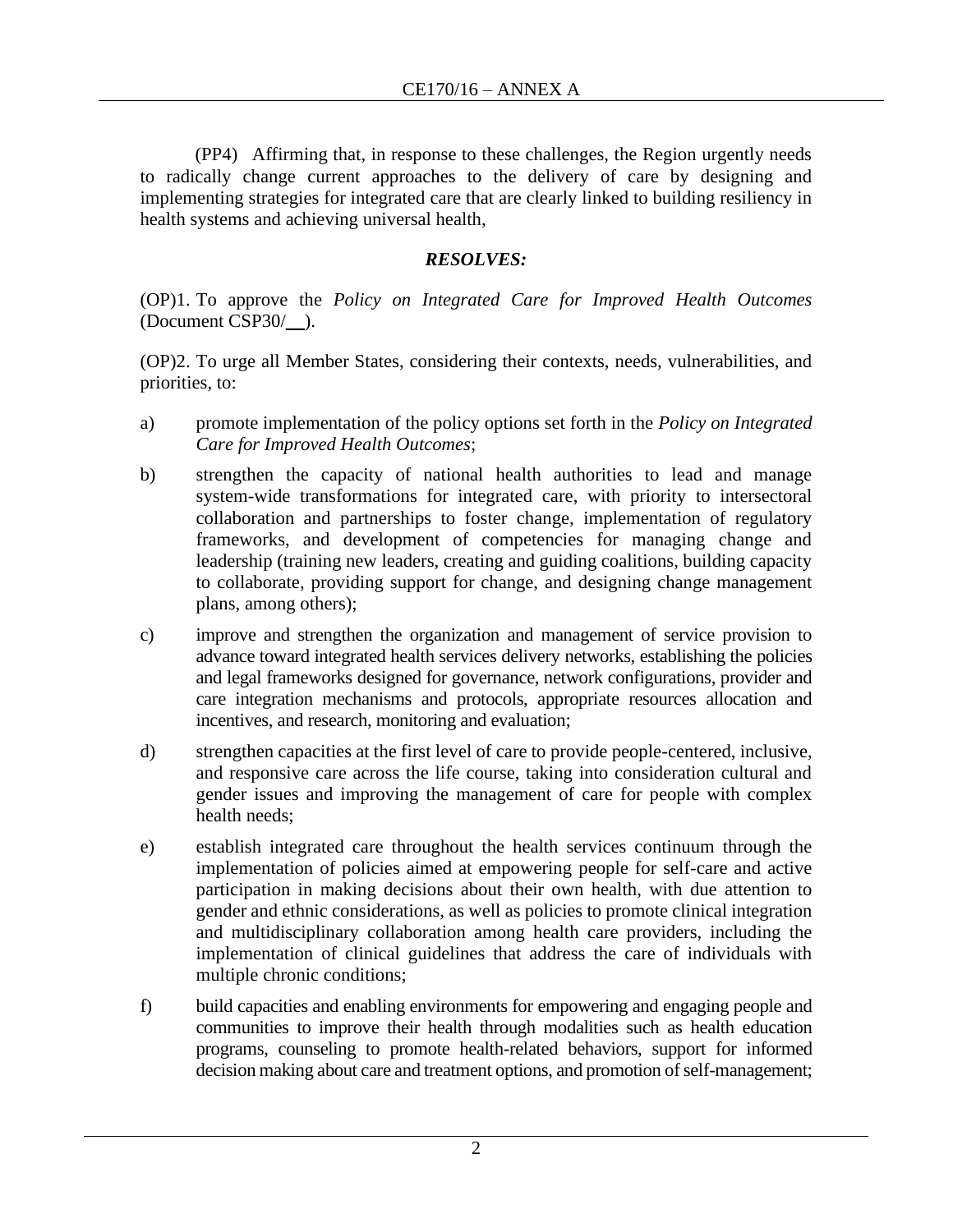g) implement mechanisms for comprehensive monitoring, evaluation, and documentation of policy implementation and foster constant analysis and evaluation of organizational actions and practices for continuous improvement and adoption of lessons learned.

(OP)3. To request the Director to:

- a) provide technical cooperation to Member States to strengthen capacities that contribute to the implementation of the *Policy on Integrated Care for Improved Health Outcomes* and the achievement of its objectives within the framework of integrated health services delivery networks and the Strategy for Universal Access to Health and Universal Health Coverage;
- b) report periodically to the Governing Bodies of PAHO on the progress made and challenges faced in implementation of the policy through progress reports every five years.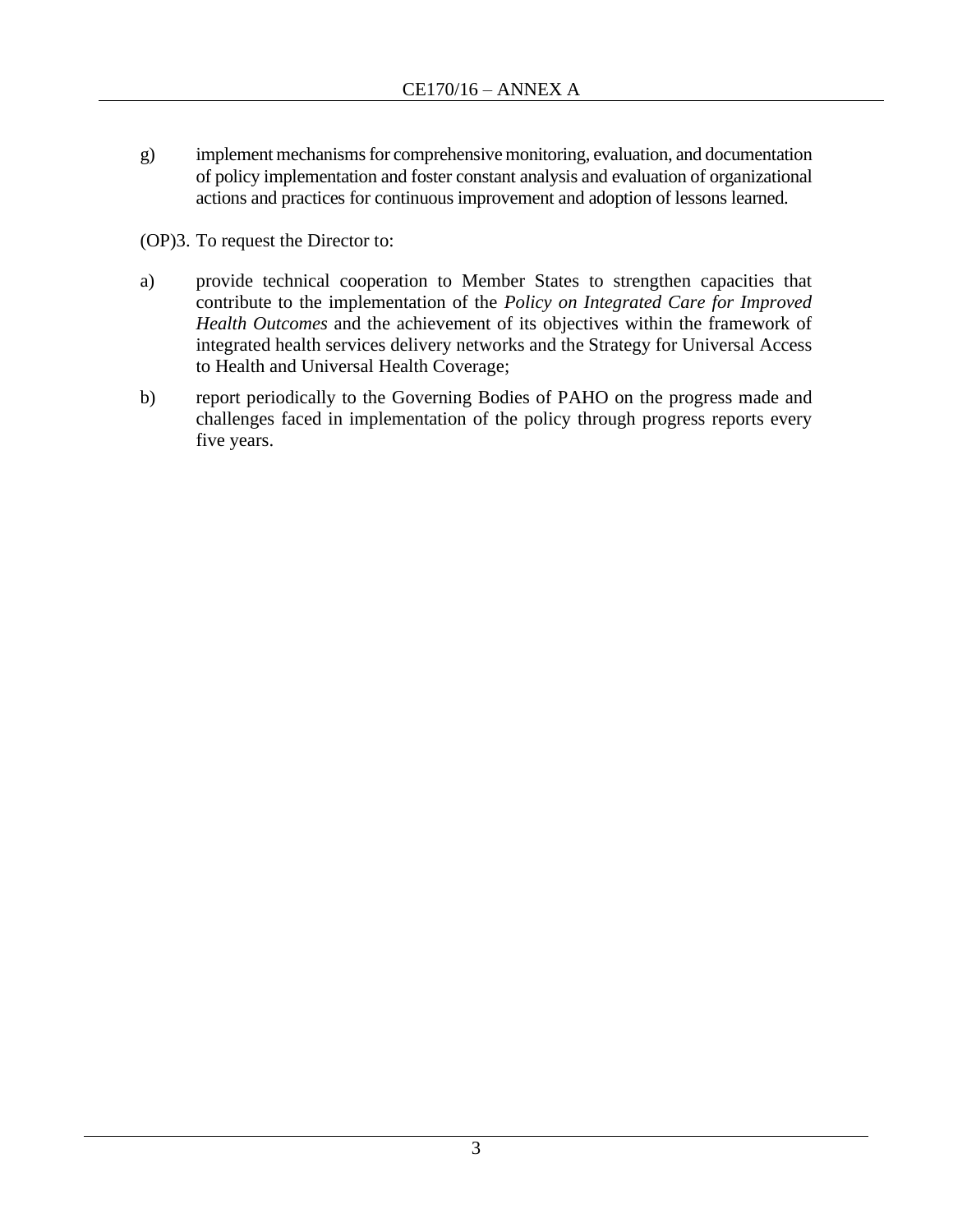



CE170/16 Annex B

# **Report on the Financial and Administrative Implications of the Proposed Resolution for PASB**

| 1. | Agenda item: 4.5 - Policy on Integrated Care for Improved Health Outcomes                                                                                                                                                      |                                                                                                                                                                                                                                                                                                                                                         |                                         |  |  |  |  |
|----|--------------------------------------------------------------------------------------------------------------------------------------------------------------------------------------------------------------------------------|---------------------------------------------------------------------------------------------------------------------------------------------------------------------------------------------------------------------------------------------------------------------------------------------------------------------------------------------------------|-----------------------------------------|--|--|--|--|
| 5. |                                                                                                                                                                                                                                | Link between Agenda item and the <b>Strategic Plan of the Pan American Health</b><br><b>Organization 2020-2025:</b>                                                                                                                                                                                                                                     |                                         |  |  |  |  |
|    |                                                                                                                                                                                                                                | <i>Outcome 1:</i> Increased response capacity of integrated health services networks (IHSNs),<br>with emphasis on the first level of care, to improve access to comprehensive, quality health<br>services that are equitable, gender- and culturally sensitive, rights-based, and people-,<br>family-, and community-centered, toward universal health. |                                         |  |  |  |  |
|    | Outcome 2: Healthier lives promoted through universal access to comprehensive, quality<br>health services for all women, men, children, and adolescents in the Americas, focusing on<br>groups in conditions of vulnerability. |                                                                                                                                                                                                                                                                                                                                                         |                                         |  |  |  |  |
|    |                                                                                                                                                                                                                                | <i>Outcome 3:</i> Increased health system response capacity to provide quality, comprehensive,<br>and integrated care for older people, in order to overcome access barriers, prevent care<br>dependence, and respond to current and future demands.                                                                                                    |                                         |  |  |  |  |
|    |                                                                                                                                                                                                                                | <i>Outcome 5:</i> Expanded equitable access to comprehensive, quality health services for the<br>prevention, surveillance, early detection, treatment, rehabilitation, and palliative care of<br>noncommunicable diseases (NCDs) and mental health conditions.                                                                                          |                                         |  |  |  |  |
|    |                                                                                                                                                                                                                                | Outcome 7: Adequate availability and distribution of a competent health workforce.                                                                                                                                                                                                                                                                      |                                         |  |  |  |  |
|    | Outcome 9: Strengthened stewardship and governance by national health authorities,<br>enabling them to lead health systems transformation and implement the essential public<br>health functions for universal health.         |                                                                                                                                                                                                                                                                                                                                                         |                                         |  |  |  |  |
| 2. |                                                                                                                                                                                                                                | <b>Financial implications:</b>                                                                                                                                                                                                                                                                                                                          |                                         |  |  |  |  |
|    | a)                                                                                                                                                                                                                             | Total estimated cost for implementation over the lifecycle of the resolution<br>(including staff and activities):                                                                                                                                                                                                                                       |                                         |  |  |  |  |
|    |                                                                                                                                                                                                                                | <b>Areas</b>                                                                                                                                                                                                                                                                                                                                            | <b>Estimated cost</b><br>$(in$ US\$ $)$ |  |  |  |  |
|    |                                                                                                                                                                                                                                | Human resources                                                                                                                                                                                                                                                                                                                                         | 6,062,500                               |  |  |  |  |
|    |                                                                                                                                                                                                                                | Training                                                                                                                                                                                                                                                                                                                                                | 1,212,500                               |  |  |  |  |
|    |                                                                                                                                                                                                                                | Consultants/service contracts                                                                                                                                                                                                                                                                                                                           | 2,425,000                               |  |  |  |  |
|    |                                                                                                                                                                                                                                | Travel and meetings                                                                                                                                                                                                                                                                                                                                     | 1,212,500                               |  |  |  |  |
|    |                                                                                                                                                                                                                                | Publications                                                                                                                                                                                                                                                                                                                                            | 250,000                                 |  |  |  |  |

Supplies and other expenses 1,188,250 **Total 12,350,750**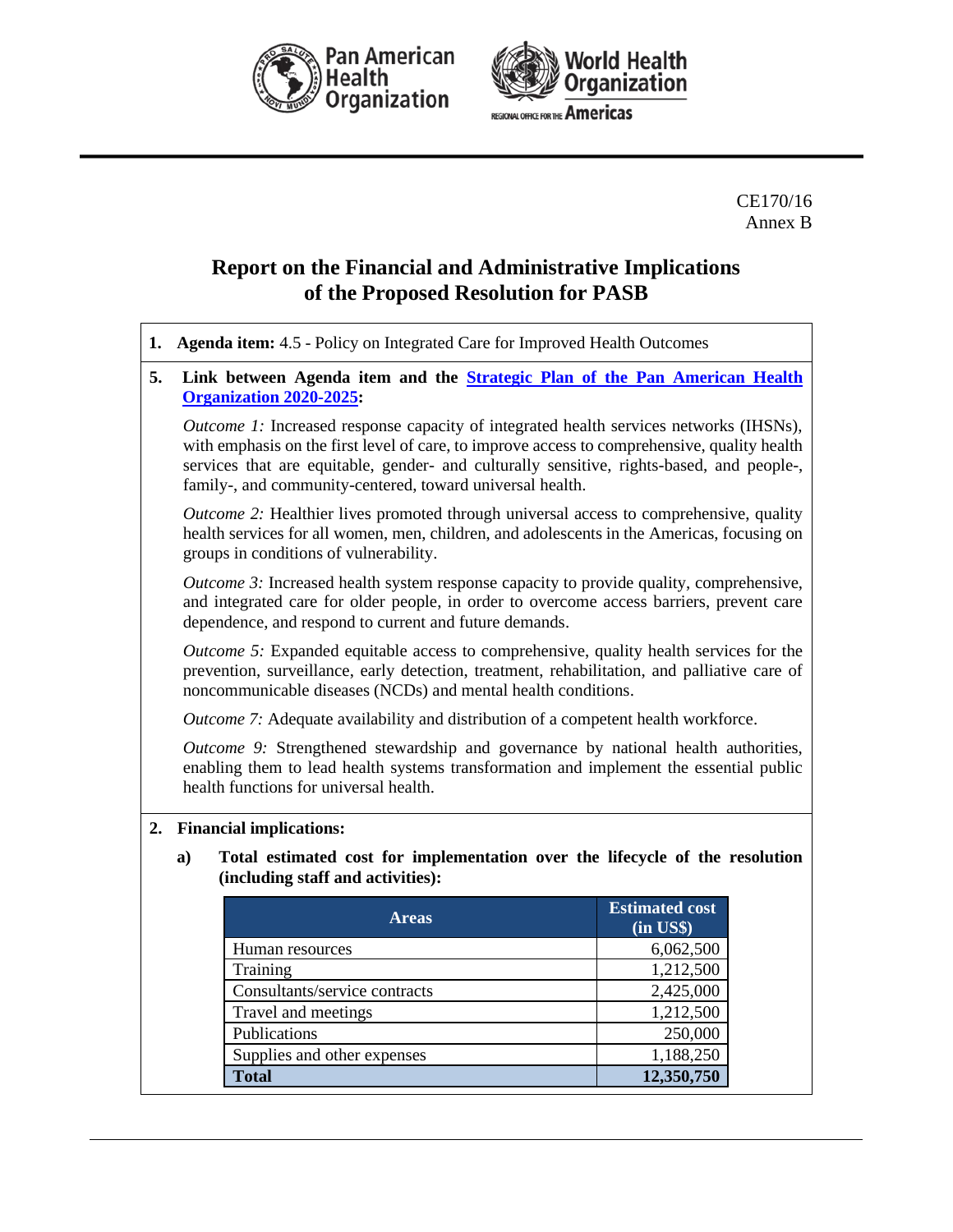| b) | Estimated cost for the 2022-2023 biennium (including staff and activities): |  |  |
|----|-----------------------------------------------------------------------------|--|--|
|    |                                                                             |  |  |

| <b>Area</b>                   | <b>Estimated cost</b><br>$(in \text{ US}\$)$ |
|-------------------------------|----------------------------------------------|
| Human resources               | 606,250                                      |
| Training                      | 121,250                                      |
| Consultants/service contracts | 242,500                                      |
| Travel and meetings           | 121,250                                      |
| Publications                  | 25,000                                       |
| Supplies and other expenses   | 118,825                                      |
| <b>Total</b>                  | 1,235,075                                    |

**c) Of the estimated cost noted in** *b)***, what can be subsumed under existing programmed activities?**

All costs can be subsumed under existing programmed activities.

#### **3. Administrative implications:**

- **a) Indicate the levels of the Organization at which the work will be undertaken:** All levels of the Organization will be involved.
- **b) Additional staffing requirements (indicate additional required staff full-time equivalents, noting necessary skills profile):** No additional staffing is required.
- **c) Time frames (indicate broad time frames for the implementation and evaluation):**

10 years, with progress reports every five years.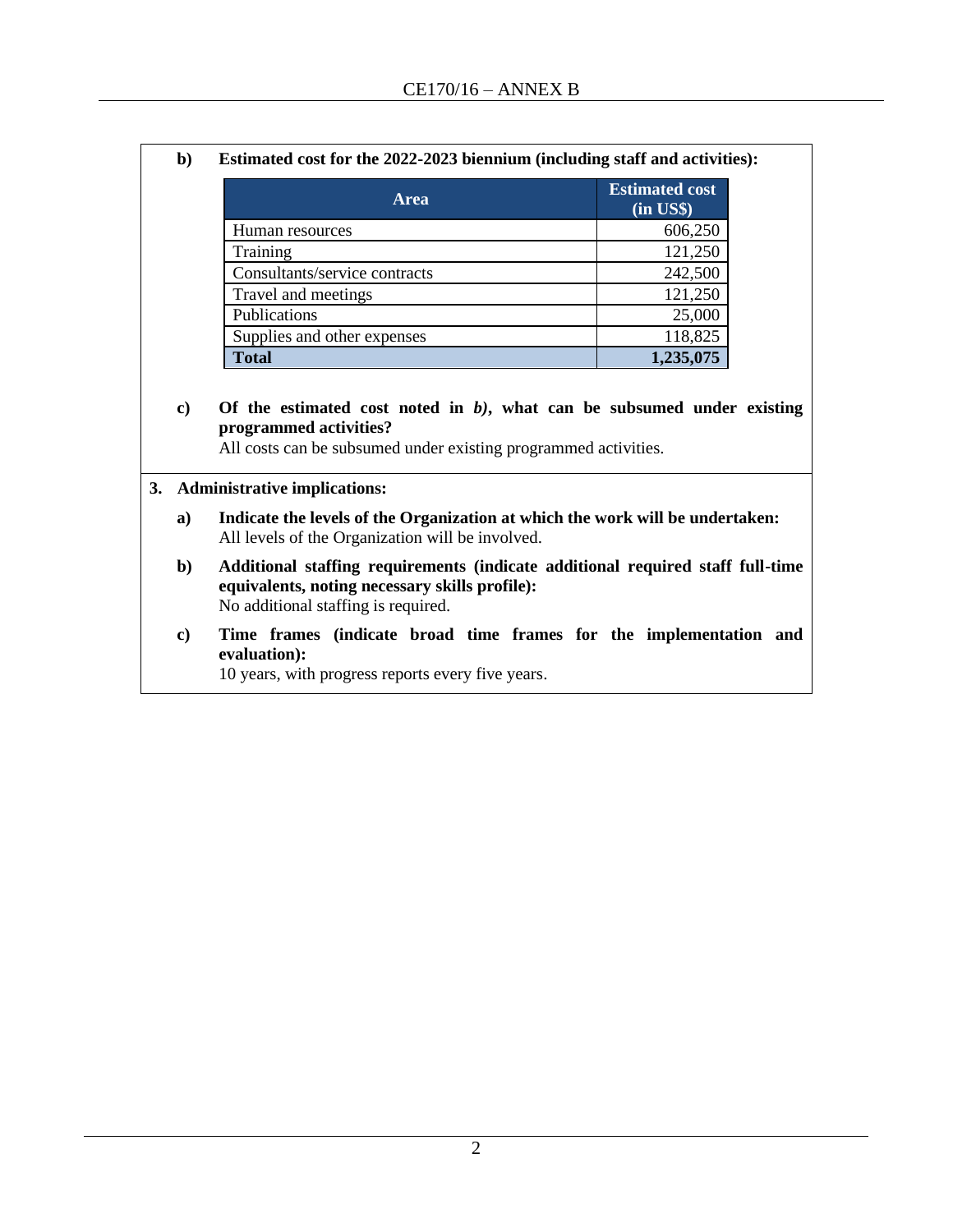



#### CE170/16 Annex C

## **Analytical Form to Link Agenda Item with Organizational Mandates**

|  |  | <b>1.</b> Agenda item: 4.5 - Policy on Integrated Care for Improved Health Outcomes |
|--|--|-------------------------------------------------------------------------------------|
|  |  |                                                                                     |

**2. Responsible unit:** Health Systems and Services/Health Services and Access (HSS/HS)

#### **3. Preparing officers:** Amalia Del Riego/James Fitzgerald

**4. Link between Agenda item and the [Sustainable Health Agenda for the Americas 2018-2030:](http://new.paho.org/hq/index.php?option=com_docman&task=doc_download&gid=41946&Itemid=270&lang=en)**

*Goal 1:* Expand equitable access to comprehensive, integrated, quality, people-, family-, and community-centered health services, with an emphasis on health promotion and illness prevention.

*Goal 2:* Strengthen stewardship and governance of the national health authority, while promoting social participation.

*Goal 3:* Strengthen the management and development of human resources for health (HRH) with skills that facilitate a comprehensive approach to health.

Goal 9: Reduce morbidity, disabilities, and mortality from noncommunicable diseases, injuries, violence, and mental health disorders.

*Goal 10:* Reduce the burden of communicable diseases and eliminate neglected diseases.

*Goal 11:* Reduce inequality and inequity in health through intersectoral, multisectoral, regional, and subregional approaches to the social and environmental determinants of health.

#### **5. Link between Agenda item and the [Strategic Plan of the Pan American Health Organization](https://www.paho.org/hq/index.php?option=com_docman&view=document&alias=50290-cd57-od359-e-strategic-plan-paho&category_slug=cd57-en&Itemid=270&lang=en)  [2020-2025:](https://www.paho.org/hq/index.php?option=com_docman&view=document&alias=50290-cd57-od359-e-strategic-plan-paho&category_slug=cd57-en&Itemid=270&lang=en)**

*Outcome 1:* Increased response capacity of integrated health services networks (IHSNs), with emphasis on the first level of care, to improve access to comprehensive, quality health services that are equitable, gender- and culturally sensitive, rights-based, and people-, family-, and community-centered, toward universal health.

*Outcome 2:* Healthier lives promoted through universal access to comprehensive, quality health services for all women, men, children, and adolescents in the Americas, focusing on groups in conditions of vulnerability.

*Outcome 3:* Increased health system response capacity to provide quality, comprehensive, and integrated care for older people, in order to overcome access barriers, prevent care dependence, and respond to current and future demands.

*Outcome 5:* Expanded equitable access to comprehensive, quality health services for the prevention, surveillance, early detection, treatment, rehabilitation, and palliative care of noncommunicable diseases (NCDs) and mental health conditions.